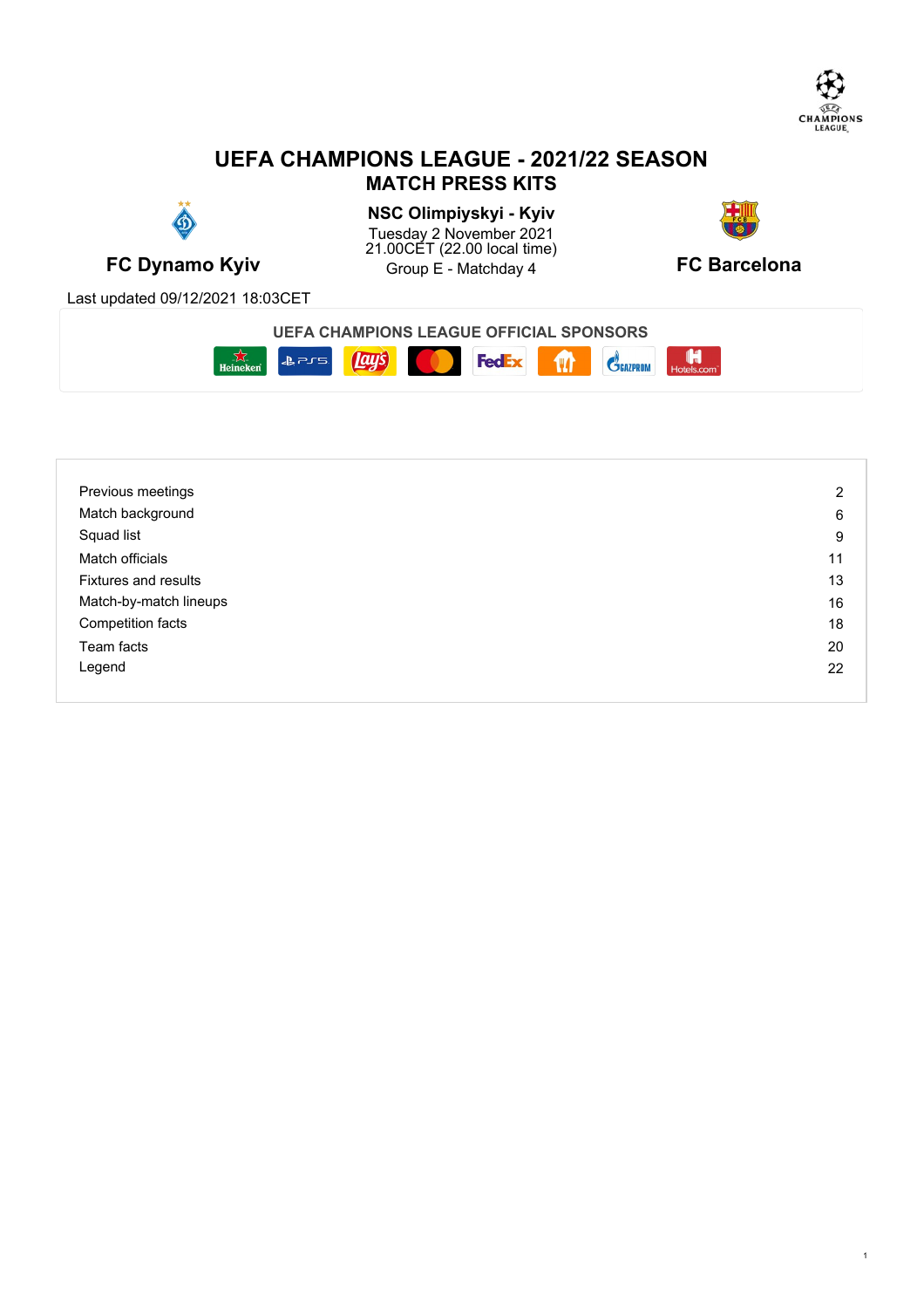# **Previous meetings**

# **Head to Head**

# **UEFA Champions League**

| <b>Date</b> | Stage | <b>Match</b>                          | Result | Venue     | <b>Goalscorers</b>                     |
|-------------|-------|---------------------------------------|--------|-----------|----------------------------------------|
| 20/10/2021  | GS    | <b>FC Barcelona</b><br>FC Dynamo Kyiv |        | Barcelona | $\sim$ $\sim$<br><sup>ාo</sup> iqué పం |

# **UEFA Champions League**

| <b>Date</b> | <b>Stage</b> | <b>Match</b>                  | <b>Result</b> | <b>Venue</b> | <b>Goalscorers</b>                                        |
|-------------|--------------|-------------------------------|---------------|--------------|-----------------------------------------------------------|
| 24/11/2020  | GS           | FC Dynamo Kyiv - FC Barcelona | $0 - 4$       | Kyiv         | Dest 52, Braithwaite<br>57, 70 (P), Griezmann<br>$90 + 2$ |
| 04/11/2020  | GS           | FC Barcelona - FC Dynamo Kyiv | $2 - 1$       | Barcelona    | Messi 5 (P), Piqué 65;<br>Tsygankov 75                    |

## **UEFA Champions League**

| <b>Date</b> | Stage     | Match                                | <b>Result</b> | <b>Venue</b> | <b>Goalscorers</b>                             |
|-------------|-----------|--------------------------------------|---------------|--------------|------------------------------------------------|
| 09/12/2009  | <b>GS</b> | FC Dynamo Kyiv - FC Barcelona        | 1-2           | Kyiv         | Milevskiy 2; Xavi<br>Hernández 33, Messi<br>86 |
| 29/09/2009  | GS        | <b>FC Barcelona</b> - FC Dynamo Kyiv | $2 - 0$       | Barcelona    | Messi 26, Pedro<br>Rodríguez 76                |

## **UEFA Champions League**

| Date       | <b>Stage</b> | <b>Match</b>                  | <b>Result</b> | Venue     | <b>Goalscorers</b>                       |
|------------|--------------|-------------------------------|---------------|-----------|------------------------------------------|
| 05/11/1997 | GS           | FC Barcelona - FC Dynamo Kyiv | $0 - 4$       | Barcelona | Shevchenko 9, 32,<br>44, Rebrov 79       |
| 22/10/1997 | GS           | FC Dynamo Kyiv - FC Barcelona | $3 - 0$       | Kyiv      | Rebrov 6, Maximov<br>32, Kalitvintsev 65 |

# **UEFA Champions League**

| <b>Date</b> | <b>Stage</b>   | <b>Match</b>                  | <b>Result</b>       | <b>Venue</b> | <b>Goalscorers</b>                                             |
|-------------|----------------|-------------------------------|---------------------|--------------|----------------------------------------------------------------|
| 29/09/1993  | R <sub>1</sub> | FC Barcelona - FC Dynamo Kyiv | $4 - 1$<br>agg: 5-4 | Barcelona    | M. Laudrup 10,<br>Bakero 18, 48, R.<br>Koeman 73; Rebrov<br>28 |
| 15/09/1993  | R <sub>1</sub> | FC Dynamo Kyiv - FC Barcelona | $3 - 1$             | Kyiv         | Shkapenko 5,<br>Leonenko 44 (P), 55;<br>Koeman 27 (P)          |

# **European Champions Clubs' Cup**

| Date | <b>Stage</b> | Match                                            | <b>Result</b> | <b>Venue</b> | <b>Goalscorers</b>              |
|------|--------------|--------------------------------------------------|---------------|--------------|---------------------------------|
|      |              | 18/03/1992 R3 (GS) FC Barcelona - FC Dynamo Kyiv | $3 - 0$       | Barcelona    | Stoichkov 58, 82,<br>Salinas 88 |
|      |              | 04/03/1992 R3 (GS) FC Dynamo Kyiv - FC Barcelona | $0 - 2$       | Kyiv         | Stoichkov 33, Salinas<br>67     |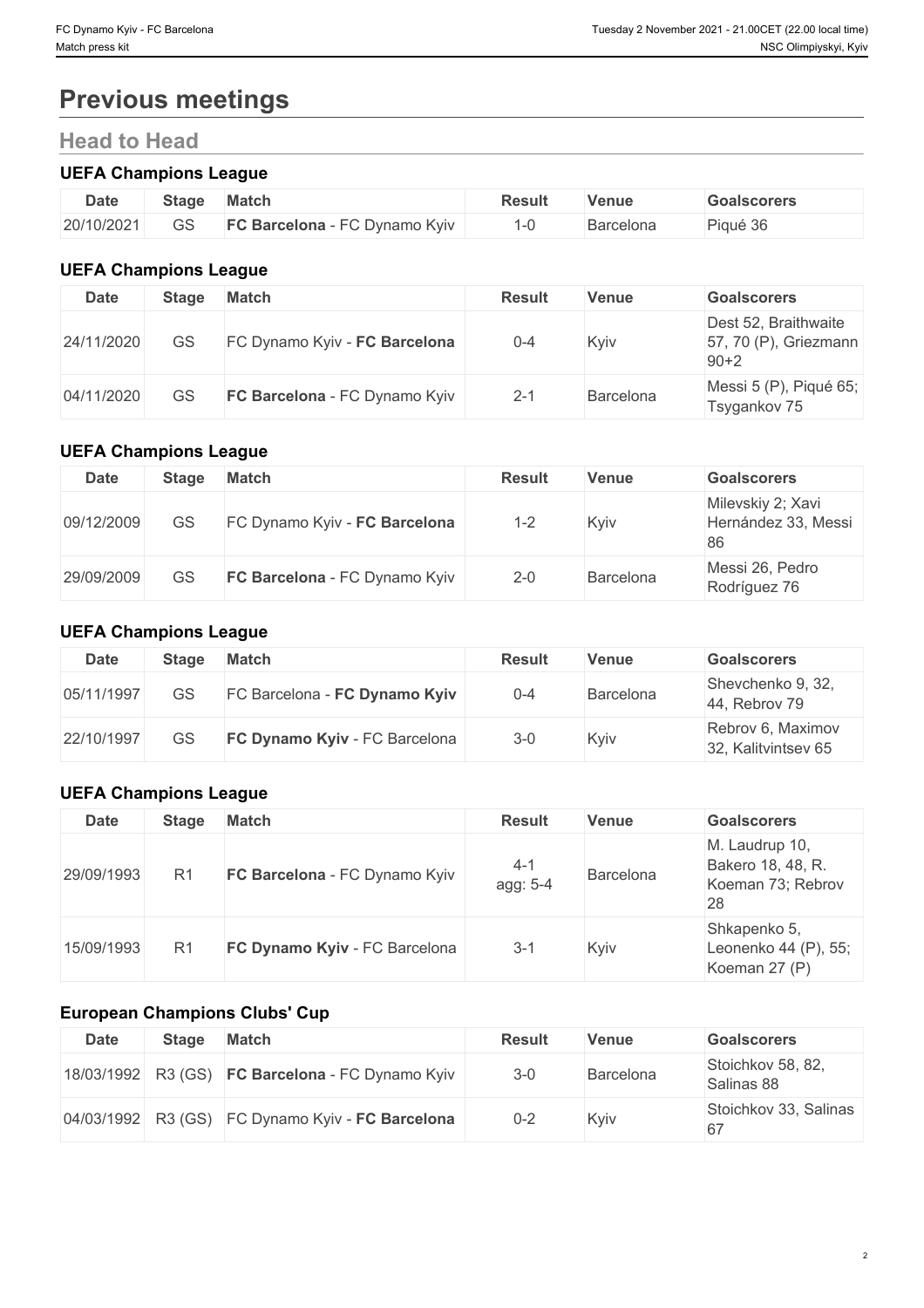# **UEFA Cup Winners' Cup**

| <b>Date</b> | <b>Stage</b> | <b>Match</b>                  | <b>Result</b>       | <b>Venue</b>     | <b>Goalscorers</b>                                            |
|-------------|--------------|-------------------------------|---------------------|------------------|---------------------------------------------------------------|
| 20/03/1991  | QF           | FC Barcelona - FC Dynamo Kyiv | $1 - 1$<br>agg: 4-3 | <b>Barcelona</b> | Amor 90; Yuran 62                                             |
| 06/03/1991  | QF           | FC Dynamo Kyiv - FC Barcelona | $2 - 3$             | Kyiv             | Zaets 34, Salenko 83;<br>Bakero 6, Urbano 45,<br>Stoichkov 63 |

### **UEFA Europa League**

| <b>Date</b> | Stage           | <b>Match</b>                   | <b>Result</b>       | Venue      | <b>Goalscorers</b>          |
|-------------|-----------------|--------------------------------|---------------------|------------|-----------------------------|
| 18/03/2021  | R <sub>16</sub> | Villarreal CF - FC Dynamo Kyiv | $2 - 0$<br>agg: 4-0 | Villarreal | Gerard Moreno 13, 36        |
| 11/03/2021  | R <sub>16</sub> | FC Dynamo Kyiv - Villarreal CF | $0 - 2$             | Kyiv       | Pau Torres 30, Albiol<br>52 |

### **UEFA Europa League**

| <b>Date</b> | <b>Stage</b> | Match                        | <b>Result</b>       | <b>Venue</b> | <b>Goalscorers</b>            |
|-------------|--------------|------------------------------|---------------------|--------------|-------------------------------|
| 27/02/2014  | R32          | Valencia CF - FC Dynamo Kyiv | $0 - 0$<br>agg: 2-0 | Valencia     |                               |
| 20/02/2014  | R32          | FC Dynamo Kyiv - Valencia CF | $0 - 2$             | Nicosia      | Vargas 79, Feghouli<br>$90+1$ |

# **UEFA Cup**

| <b>Date</b> | <b>Stage</b>   | <b>Match</b>                 | <b>Result</b>          | Venue    | <b>Goalscorers</b>                        |
|-------------|----------------|------------------------------|------------------------|----------|-------------------------------------------|
| 26/02/2009  | R <sub>3</sub> | Valencia CF - FC Dynamo Kyiv | $2 - 2$<br>agg: 3-3 ag | Valencia | Marchena 45, Del<br>Horno 54; Kravets 34, |
| 18/02/2009  | R <sub>3</sub> | FC Dynamo Kyiv - Valencia CF | -1-1                   | Kyiv     | Milevskiy 63; David<br>Silva 8            |

# **UEFA Champions League**

| <b>Date</b> | <b>Stage</b> | <b>Match</b>                              | <b>Result</b> | <b>Venue</b> | <b>Goalscorers</b>                                                                 |
|-------------|--------------|-------------------------------------------|---------------|--------------|------------------------------------------------------------------------------------|
| 06/12/2006  | <b>GS</b>    | FC Dynamo Kyiv - Real Madrid<br><b>CF</b> | $2 - 2$       | Kyiv         | Shatskikh 13, 27;<br>Ronaldo 86, 88 (P)                                            |
| 26/09/2006  | <b>GS</b>    | Real Madrid CF - FC Dynamo<br>Kyiv        | $5 - 1$       | Madrid       | Van Nistelrooy 20, 70<br>(P), Raúl González<br>27, 61, Reyes 45+1;<br>Milevskiy 47 |

# **UEFA Cup**

| <b>Date</b> | <b>Stage</b> | <b>Match</b>                   | <b>Result</b>       | Venue      | <b>Goalscorers</b>               |
|-------------|--------------|--------------------------------|---------------------|------------|----------------------------------|
| 24/02/2005  | R3           | Villarreal CF - FC Dynamo Kyiv | $2 - 0$<br>agg: 2-0 | Villarreal | Figueroa 20, Santi<br>Cazorla 31 |
| 17/02/2005  |              | FC Dynamo Kyiv - Villarreal CF | $0 - 0$             | Kyiv       |                                  |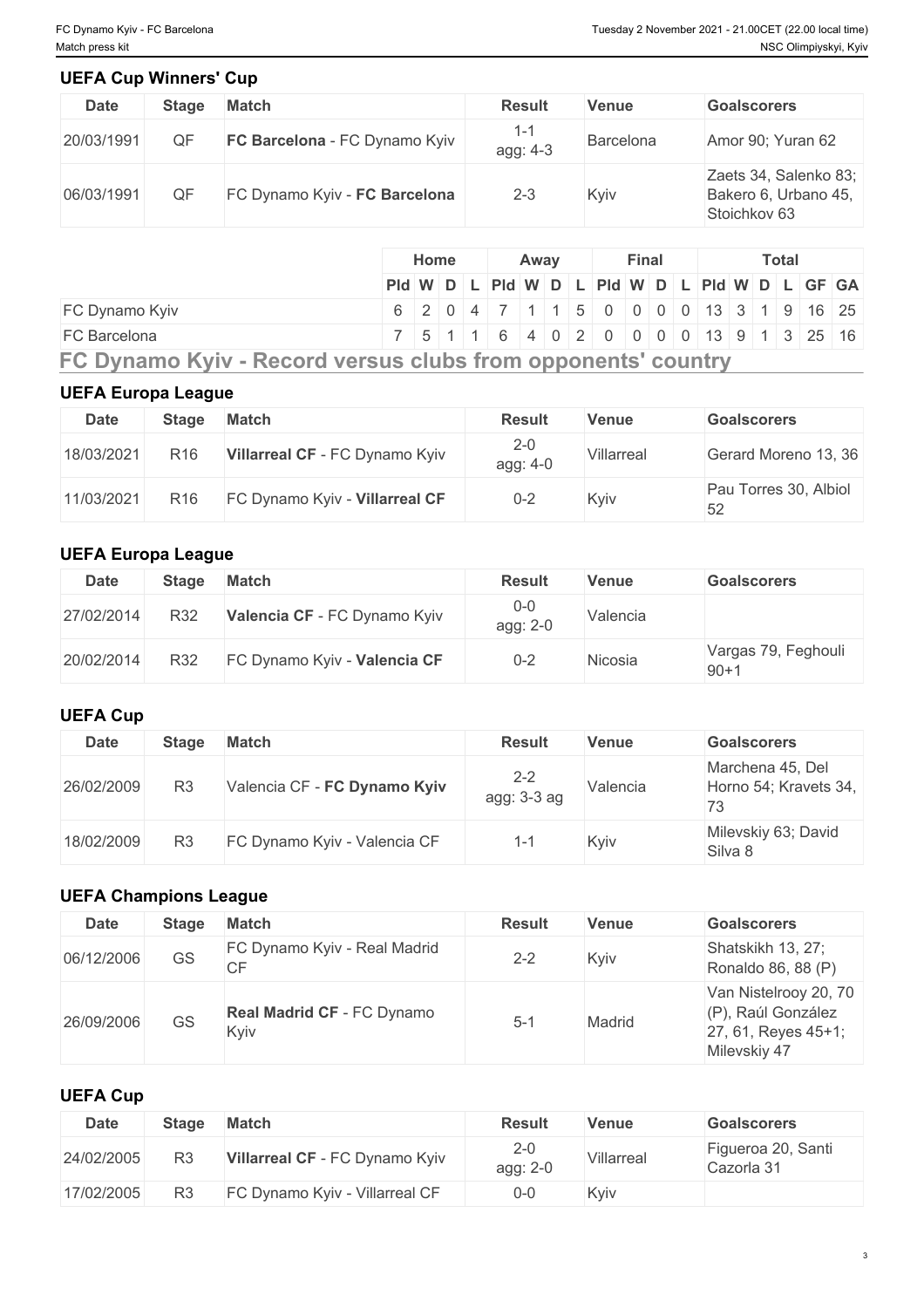#### **UEFA Champions League**

| <b>Date</b> | <b>Stage</b> | <b>Match</b>                              | <b>Result</b> | <b>Venue</b> | <b>Goalscorers</b>                                                      |
|-------------|--------------|-------------------------------------------|---------------|--------------|-------------------------------------------------------------------------|
| 03/11/2004  | GS           | FC Dynamo Kyiv - Real Madrid<br><b>CF</b> | $2 - 2$       | Kyiv         | Yussuf 13,<br>Verpakovskis 23; Raúl<br>González 38, Luís<br>Figo 44 (P) |
| 19/10/2004  | <b>GS</b>    | <b>Real Madrid CF - FC Dynamo</b><br>Kyiv | $1 - 0$       | Madrid       | Owen 35                                                                 |

# **UEFA Champions League**

| <b>Date</b> | <b>Stage</b>    | <b>Match</b>                              | <b>Result</b> | <b>Venue</b> | <b>Goalscorers</b>                                                                 |
|-------------|-----------------|-------------------------------------------|---------------|--------------|------------------------------------------------------------------------------------|
| 14/03/2000  | GS <sub>2</sub> | Real Madrid CF - FC Dynamo<br>Kyiv        | $2 - 2$       | Madrid       | Raúl González 14 (P),<br>Roberto Carlos 72;<br>Khatskevich 42,<br>Hierro $56$ (og) |
| 24/11/1999  | GS <sub>2</sub> | FC Dynamo Kyiv - Real Madrid<br><b>CF</b> | $1 - 2$       | Kyiv         | Rebrov 86 $(P)$ ;<br>Morientes 17, Raúl<br>González 48                             |

### **UEFA Champions League**

| Date       | <b>Stage</b> | <b>Match</b>                            | <b>Result</b>      | Venue  | <b>Goalscorers</b>             |
|------------|--------------|-----------------------------------------|--------------------|--------|--------------------------------|
| 17/03/1999 | QF           | FC Dynamo Kyiv - Real Madrid<br>∩⊏<br>◡ | $2 - 0$<br>agg: 3- | Kyiv   | Shevchenko 63, 79              |
| 03/03/1999 | QF           | Real Madrid CF - FC Dynamo<br>Kyiv      |                    | Madrid | Mijatović 67;<br>Shevchenko 55 |

### **UEFA Cup Winners' Cup**

| Date       | <b>Stage</b> | <b>Match</b>                                | <b>Result</b> | <b>Venue</b> | <b>Goalscorers</b>                       |
|------------|--------------|---------------------------------------------|---------------|--------------|------------------------------------------|
| 02/05/1986 |              | FC Dynamo Kyiv - Club Atlético<br>de Madrid | $3 - C$       | Lvon         | Zavarov 4, Blokhin 83,<br>Yevtushenko 87 |

# **European Champions Clubs' Cup**

| <b>Date</b> | <b>Stage</b> | <b>Match</b>                       | <b>Result</b>       | Venue  | <b>Goalscorers</b>                               |
|-------------|--------------|------------------------------------|---------------------|--------|--------------------------------------------------|
| 21/03/1973  | QF           | Real Madrid CF - FC Dynamo<br>Kyiv | $3 - 0$<br>agg: 3-0 | Madrid | Santillana 2, Aguilar<br>35, Amancio Amaro<br>88 |
| 07/03/1973  | QF           | FC Dynamo Kyiv - Real Madrid<br>СF | $0 - 0$             | Odessa |                                                  |

# **FC Barcelona - Record versus clubs from opponents' country**

### **UEFA Champions League**

| <b>Date</b> | <b>Stage</b> | <b>Match</b>                                 | <b>Result</b>       | Venue          | <b>Goalscorers</b>                                                                      |
|-------------|--------------|----------------------------------------------|---------------------|----------------|-----------------------------------------------------------------------------------------|
| 12/04/2011  | QF           | FC Shakhtar Donetsk - FC<br><b>Barcelona</b> | $0 - 1$<br>agg: 1-6 | <b>Donetsk</b> | Messi 43                                                                                |
| 06/04/2011  | QF           | FC Barcelona - FC Shakhtar<br><b>Donetsk</b> | $5 - 1$             | Barcelona      | Iniesta 2, Dani Alves<br>34, Piqué 53, Keita<br>61, Xavi Hernández<br>86; Rakits'kyy 60 |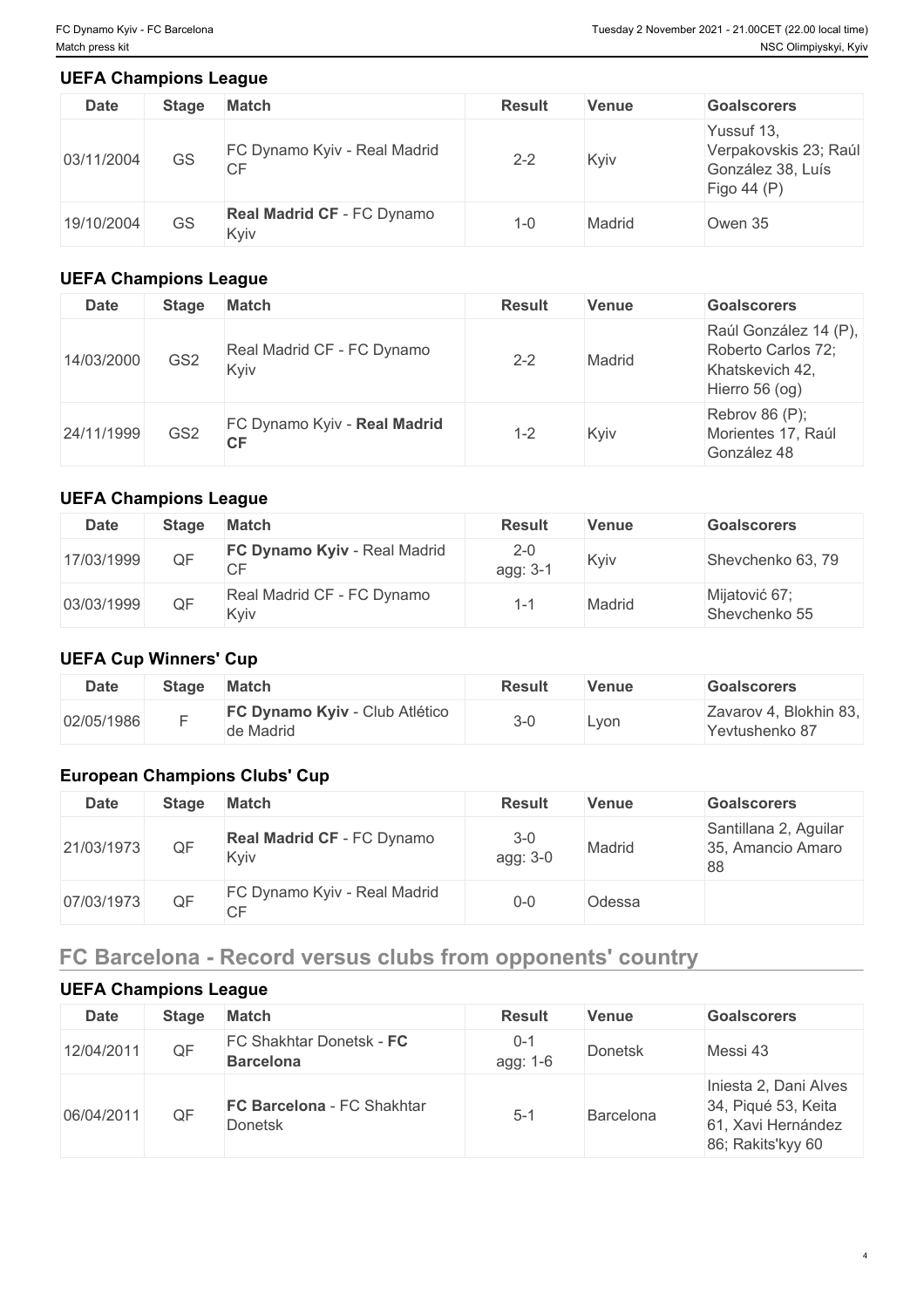5

### **UEFA Super Cup**

| <b>Date</b> | <b>Stage</b> | <b>Match</b>                          | <b>Result</b>                     | Venue  | <b>Goalscorers</b>                |
|-------------|--------------|---------------------------------------|-----------------------------------|--------|-----------------------------------|
| 28/08/2009  |              | FC Barcelona - FC Shakhtar<br>Donetsk | $\overline{\phantom{0}}$<br>(aet) | Monaco | Pedro Rodríguez 115<br>$- -$<br>_ |

## **UEFA Champions League**

| <b>Date</b> | <b>Stage</b> | <b>Match</b>                                 | <b>Result</b> | Venue     | <b>Goalscorers</b>                                                       |
|-------------|--------------|----------------------------------------------|---------------|-----------|--------------------------------------------------------------------------|
| 09/12/2008  | GS           | FC Barcelona - FC Shakhtar<br><b>Donetsk</b> | $2 - 3$       | Barcelona | Sylvinho 59, Sergio<br>Busquets 83; Gladkyy<br>31, 58, Fernandinho<br>76 |
| 01/10/2008  | GS           | FC Shakhtar Donetsk - FC<br><b>Barcelona</b> | $1 - 2$       | Donetsk   | Ilsinho 45; Messi 87,<br>$90 + 4$                                        |

# **UEFA Champions League**

| <b>Date</b> | Stage | <b>Match</b>                                        | <b>Result</b> | Venue            | <b>Goalscorers</b>                      |
|-------------|-------|-----------------------------------------------------|---------------|------------------|-----------------------------------------|
| 07/12/2004  | GS    | <b>FC Shakhtar Donetsk - FC</b><br>Barcelona        | $2 - 0$       | Donetsk          | Aghahowa 14, 22                         |
| 29/09/2004  | GS    | <b>FC Barcelona - FC Shakhtar</b><br><b>Donetsk</b> | $3 - 0$       | <b>Barcelona</b> | Deco 15, Ronaldinho<br>64 (P), Eto'o 89 |

# **UEFA Cup Winners' Cup**

| <b>Date</b> | <b>Stage</b>   | <b>Match</b>                                        | <b>Result</b> | Venue     | <b>Goalscorers</b>                       |
|-------------|----------------|-----------------------------------------------------|---------------|-----------|------------------------------------------|
| 27/09/1978  | R <sub>1</sub> | FC Shakhtar Donetsk - FC<br><b>Barcelona</b>        | agg: 1-4      | Donetsk   | Reznik 1; Krankl 34                      |
| 13/09/1978  | R <sub>1</sub> | <b>FC Barcelona - FC Shakhtar</b><br><b>Donetsk</b> | $3 - 0$       | Barcelona | Krankl 1, Migueli 6,<br>Tente Sánchez 24 |

|                     | Home                                                                                                   | Away |  |  |  | <b>Final</b> |  |  |  | Total |  |  |  |  |  |
|---------------------|--------------------------------------------------------------------------------------------------------|------|--|--|--|--------------|--|--|--|-------|--|--|--|--|--|
|                     | $PId \mid W \mid D \mid L \mid PId \mid W \mid D \mid L \mid PId \mid W \mid D \mid L \mid GF \mid GA$ |      |  |  |  |              |  |  |  |       |  |  |  |  |  |
| FC Dynamo Kyiv      | 15   3   5   7   16   1   5  10   1   1   0   0   32   5  10   17   33   54                            |      |  |  |  |              |  |  |  |       |  |  |  |  |  |
| <b>FC Barcelona</b> | $11811$ $121061$ $1311$ $10002215254$                                                                  |      |  |  |  |              |  |  |  |       |  |  |  |  |  |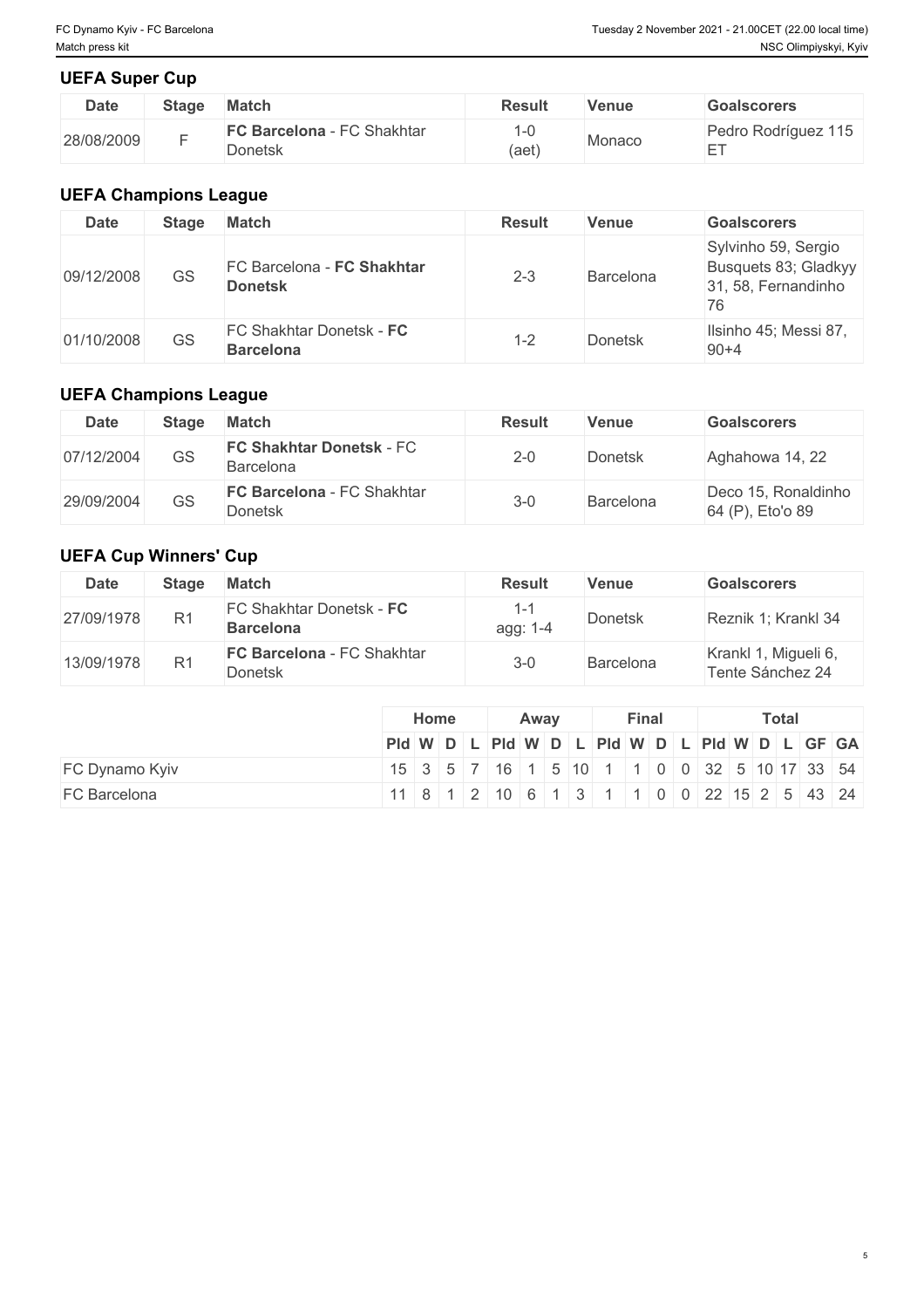# **Match background**

2021/22 UEFA Champions League on Matchday 3.

• A 36th-minute Gerard Piqué goal – his side's first in this season's competition, with Dynamo still to score – proved enough for Barcelona to get their first points on the board at the Camp Nou on Matchday 3.

The State Pressons Kither The State Community of the individual match press Kither Press Kither Press Kither Match **Dackground**<br>
Dynamo Kyiv are running out of time in Group E as they take on a Barcelona side who got their • Chynamo Kyiv - FC Barcelona<br>
• Match background<br>
• Match background<br>
• Dynamo Kyiv are running out of time in Group E as they take on a Barcelona side who got their first win of the<br>
2021/22 UEFA Champions League on Matc Bayern München and away to Benfica, the defeat of Dynamo ending a five-game winless UEFA Champions League run – their longest sequence without a victory in the competition since 1997. Dynamo drew 0-0 at home to Benfica in their opening fixture only to then go down 5-0 at Bayern, equalling their heaviest defeat in UEFA club competition. • Tower New Chieses of The Spanish side eased to a 4-0 win in the Kyiv return on Matchday 3, the SC of The Spanish side of Dynamo Kyiv are numing out of time in Group E as they take on a Barcelona side who got their first

• Barcelona are under new management for the game having parted company with Ronald Koeman on 27 October.

#### **Previous meetings**

• The teams have met in 13 previous matches, the last seven in the UEFA Champions League group stage.

• Matchday 3 made it five successive Barcelona victories against Dynamo, the Catalan club winning 2-1 at the Camp Nou on Matchday 3 last season with Lionel Messi's early penalty (5) added to by Piqué (65) before Dynamo's Viktor Tsygankov (75) set up a tense finale.

through Sergiño Dest (52), Martin Braithwaite (57, 70pen) and Antoine Griezmann (90+2).

• Barcelona won 2-0 at home and 2-1 in Kyiv in 2009/10, Messi scoring in both matches.

• Dynamo have won three of those 13 contests overall, most memorably in the 1997/98 UEFA Champions League when a 3-0 win win in Kyiv – their last success at home to Barça – was followed by a stunning 4-0 success at the Camp Nou in which Andriy Shevchenko scored a hat-trick.

• Barcelona also got the better of Dynamo in the the 1991/92 group stage, winning 2-0 away and 3-0 at home in a Tocomovist - Kreasone<br>
Match background<br>
Match background<br>
Mynamo Kyiv are ruming out of time in Group E as they take on a Barcelona side who got their first win of the<br>
2021/22 UEFA Champions League on Matchday Si and the comme key is between the computer of the in the club of the individual in the clubs of the clubs extended the computer of the clubs – in the 1990/91 European Cup of the clubs – in the 1990/91 European Cup of the clubs – in 1993/94 UEFA Champions League first round, when Barça turned round a 3-1 first-leg loss in Kyiv with a 4-1 victory at the Camp Nou, Koeman scoring the decisive goal. • Champion Commission and the method of the state of the state of the state of the state of the state of the state of the state of the state of the state of the state of the state of the state of the state of the state of unipexe in **background** one computer with computer and their points and the material one of their points and the same of the same of the same of the same of the same of the same of the same of the same of the same of the s **When Example 1946 and the state of the state over Fras likely the moved over from the UEFA Champions League and Mathematic sequential state of the Club Brugge and the UEFA Champions League in the UEFA Champions League in** • The Spanish side, who wave also in the same section as Dynamo last easies, had good et one 20 to the first time to the first time of the first time of the first time of the first time of the first time of the first time • Backeting are under new management for the game having pailed company will Ronald Keeman on 27 October.<br>• The basim back met in 18 projection matches, the last server in the UEFA Champions League goup stage.<br>• Mothday 3 Figure that is a comparison by the first increase.<br>
Figure Movies failed to reach the Noviet English control in the Noviet English control in the position of Branch the Internation (Branch the Hampion Design). The means of

#### **Form guide**

#### **Dynamo Kyiv**

succession.

• Last season was the first time Dynamo had featured in the group stage since 2016/17, the Kyiv club finishing behind Hungarian club on Matchday 6 securing third place.

League round of 32 (1-1 h, 1-0 a) but then lost to eventual winners Villarreal in the round of 16 (0-2 h, 0-2 a).

• Last season's win against Ferencváros is Dynamo's only success in their last six home European matches (D2 L3).

• Mircea Lucescu guided Dynamo to their first league title since 2016 in 2020/21, a domestic cup triumph giving the club a first Ukrainian double since 2014/15 and a ninth overall.

2016/17.

• The Matchday 3 defeat by Barça stretched Dynamo's winless run against Liga clubs, home and away, to 19 matches (D7 L12). They have lost the last four at home, conceding ten goals and scoring only one.

Champions League quarter-final second leg (3-1 aggregate).

#### **Barcelona**

• Barcelona were third in the 2020/21 Spanish Liga behind Atlético and Real Madrid, the first time they had finished out of the top two since 2007/08, when they also came third.

2006/07, losing to Paris Saint-Germain in the round of 16 (1-4 h, 1-1 a). That ended their record run of 13 successive last-eight appearances.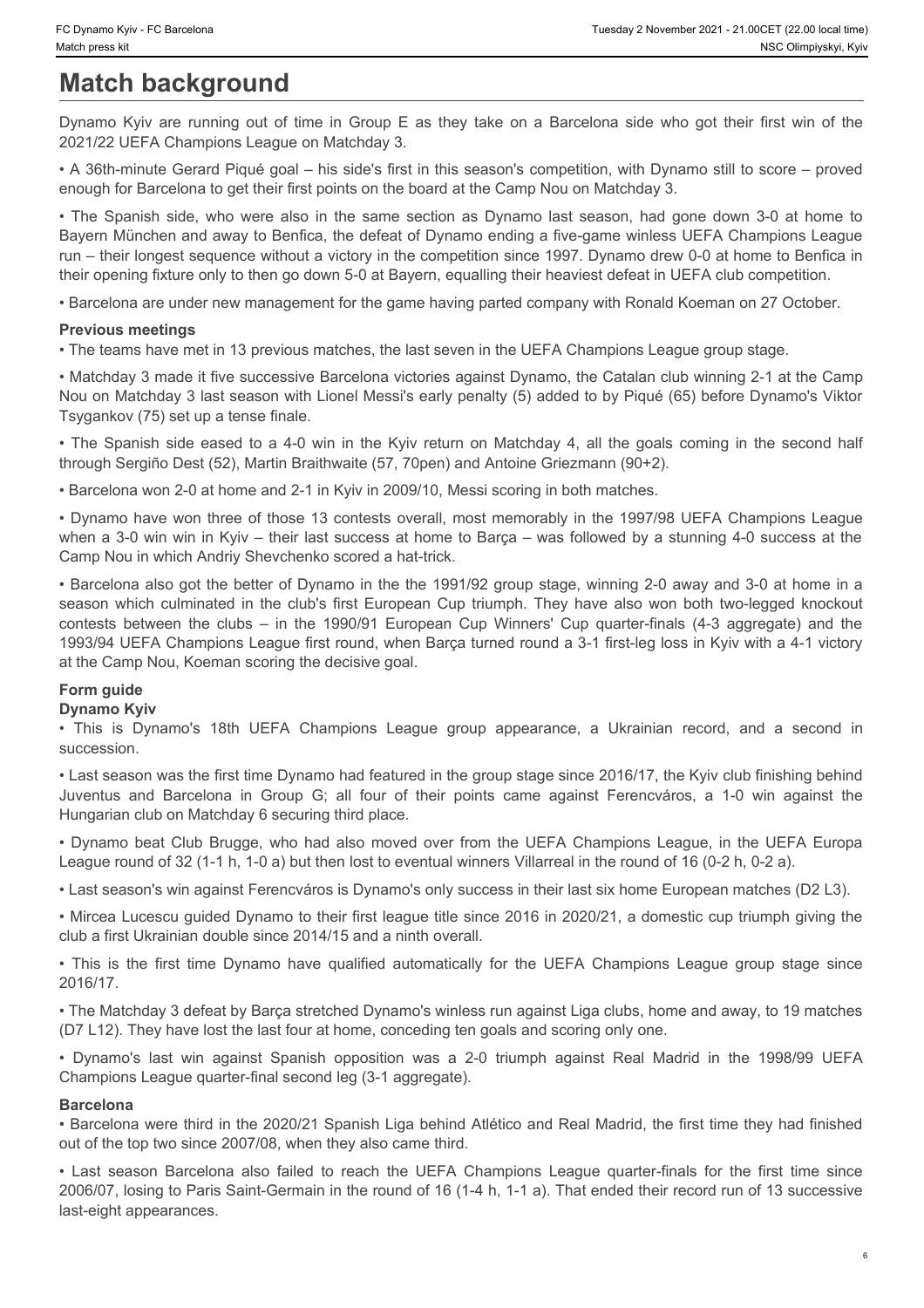Fo Dynamo Kyiv - FC Barcelona<br>
• The Catalan club had finished second in Group G behind Juventus, with both sides picking up 15 points; a 3-0<br>
• The Catalan club had finished second in Group G behind Juventus, with both si Matchday 6 win at the Camp Nou gave the Italian side the head-to-head advantage. It was the first time Barcelona had not won their group since 2006/07, when they were also eliminated in the round of 16.

• The defeat by Juve was Barcelona's first loss in the UEFA Champions League group stage since a 3-1 reverse at Manchester City on Matchday 4 in 2016/17; their record in the previous 25 group games was W19 D6.

• The Matchday 1 loss to Bayern was the first time Barcelona had suffered successive group defeats since September 2000. The subsequent reverse at Benfica made it three group losses in a row for the first time.

• Barcelona had not lost their opening UEFA Champions League game since a 3-2 defeat at Newcastle on Matchday 1 in 1997/98. They finished bottom of their section that season with five points; that is also the sole UEFA Champions League group campaign in which they lost more than two group games.

• Barcelona lost their first two matches in a European campaign for the first time since the 1972/73 UEFA Cup first round, when they lost both legs to Porto.

• This is the first time Barcelona have lost successive group games in the same season since 2000/01, when they were beaten by Beşiktaş and AC Milan in the first group stage.

• Barcelona's four defeats in their last six Champions League matches (W1 D1) is as many as in their previous 39 (W25 D10).

unbeaten in eight (W5 D3) before losing at Benfica.

To the compension only in the Carcel only nine only in the Carcel of the match in the Carcel of the Carcel of the Carcel of the carcel of the match of the carcel of the carcel of the carcel of the carcel of the carcel of t • Barça have won six of their ten away games against Ukrainian clubs, losing three – two of those defeats coming in the passes part of the teams in the UEFA Champions I and the UEFA Champions University. While the UEFA Champions USC Champions League group stage. The Champions League group stage. The Champions League group stage. The Bla Ukraine – including a 1-0 extra-time defeat of Shakhtar Donetsk in the 2009 UEFA Super Cup in Monaco – since a 3- 2 home loss to Shakhtar in December 2008. • Stamma Ker + Ethersione<br>
• Champion and had friedred second in Graup C behind Jummings, with both sides picking in 15 points, 3.30<br>
• The Calalan data had friedred agreed and Way with the Ultra Champion, while both sid • Chanceles international goal of the method is the method of the signific score with the two first international goal on his first start in the method on the method is first start in the first start in the first start in • Rimestion from Colember 2003, the Cymnomic Heapth game still diverside to a Molecular content in the Symmomic Cymnomic Cymnomic Cymnomic Cymnomic Cymnomic Cymnomic Cymnomic Cymnomic Cymnomic Cymnomic Cymnomic Cymnomic Cy

#### **Links and trivia**

• Lucescu's record against Barcelona as a coach is now W2 D1 L9. He was in charge of the Shakhtar side beaten by the Spanish club in the 2009 UEFA Super Cup.

• Have played in Spain: Denys Boyko (Málaga 2016/17 loan) Carlos De Pena (Real Oviedo 2017 loan)

• Boyko was in the Dnipro side that lost 3-2 to Sevilla in the 2014/15 UEFA Europa League final.

League round of 16 first leg.

Ukraine in Madrid on 6 September 2020.

• Tsygankov got the winner as Ukraine beat Spain 1-0 at home in the UEFA Nations League on 13 October 2020. He was one of seven Dynamo players to feature in that win, with Fati the only Barcelona representative in the Spain side.

#### **Latest news**

#### **Dynamo**

• Dynamo suffered their first defeat of the season on 22 September, losing 3-0 to Shakhtar Donetsk in the Ukrainian Super Cup. Their only other losses have come in the UEFA Champions League as they were beaten 5-0 in Munich and 1-0 in Barcelona.

conceding only five. They drew 0-0 with Shakhtar Donetsk on 3 October – their sixth successive clean sheet in the league – to stay three points above their great rivals at the top of the table, an advantage they have since maintained.

• The run of clean sheets was ended on 16 October but Dynamo still ran out 4-1 winners at Lviv, substitute Denys Garmash scoring twice. He came off the bench to score Dynamo's second in a 2-0 home defeat of Dnipro-1 on 24 October to make it five goals in his last seven league matches and six for the season, his most productive campaign since scoring nine in 2016/17.

• On Saturday Serhiy Sydorchuk scored twice in a 3-2 victory at Mariupol, his first league goals since 10 April. Mykola Shaparenko, who had not found the net for Dynamo since 28 August, got the other.

• That was the first time Dynamo had conceded more than one goal in 27 league games, since a 2-2 draw at home to Kolos Kovalivka on 12 December 2020.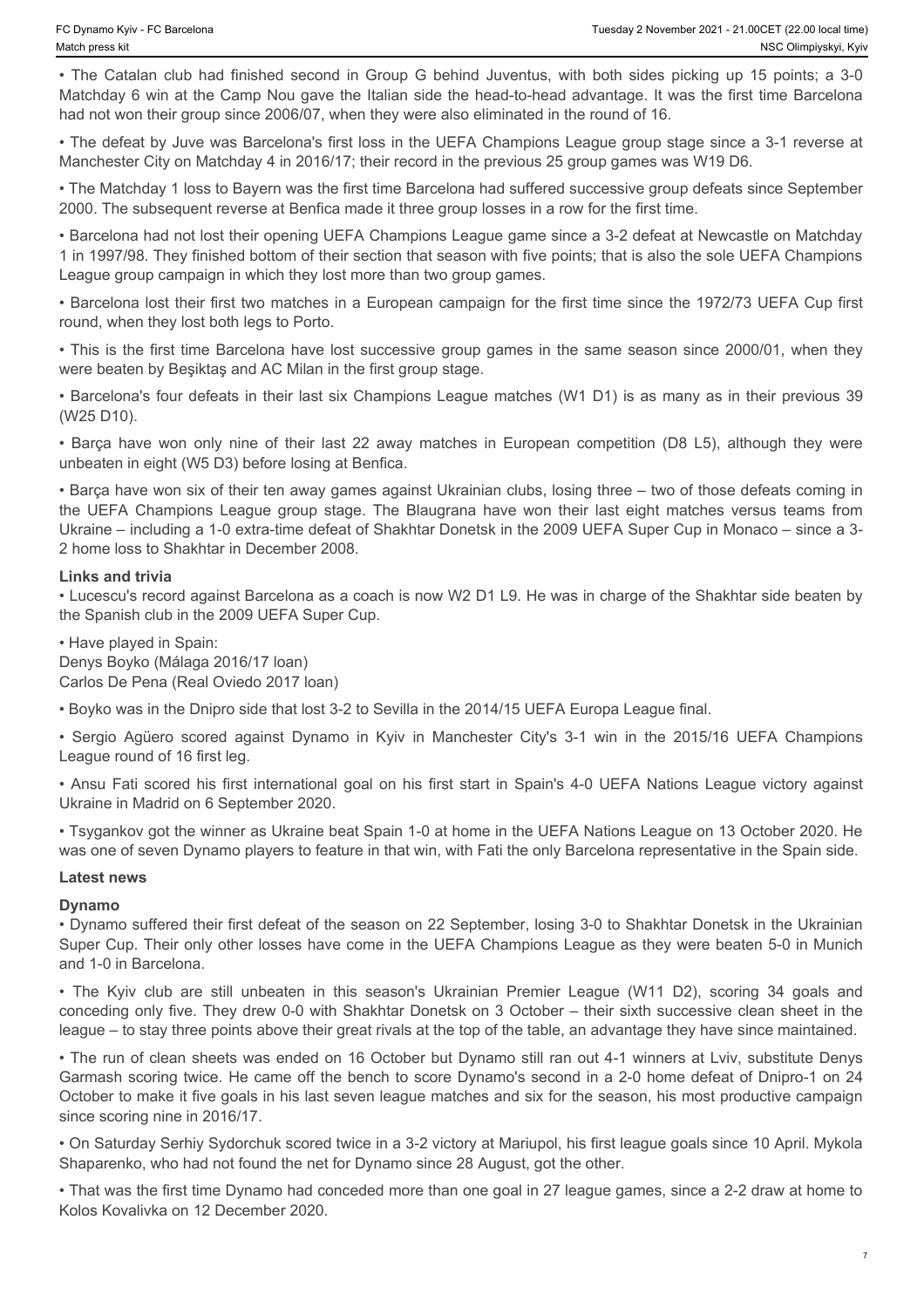• Viktor Tsygankov, who got Dynamo's first goal against Dnipro-1, is the top scorer in this season's Ukrainian top flight with nine goals; he has found the net in seven of his last nine league fixtures, eight goals in total, the exceptions the goalless draw with Shakhtar and on Saturday. • Chynamo Kylv - FC Baroslona<br>• Watch press kit<br>• Viktor Tsygankov, who got Dynamo's first goal against Dnipro-1, is the top scorer in this season's Ukrainian top flight<br>• Wiktor Tsygankov, who got Dynamo's first goal agai • Christian Christian Christian Christian Tuesday 2 November 2021-21.00 CET (22.00 kcalifine)<br>
• Viktor Tsygankov, who got Dynamo's first goal against Dnipro-1, is the top scorer in this season's Ukrainian top flight<br>
with • Colymano Kyv- FC Barelaba<br>• Weeklay 2 Nowember 2011 - 21.00CET (22.0 best week<br>• Viktor Tsygankov, who got Dynamo's first goal against Dnipro-1, is the top scorer in this season's UKariana rop fight<br>• With nine goals; he \*Chrasselviv-"CObreations" Translay Translay November 2021-22 Of Visible with the polytometric with the Visible with the optical attention (with a season's Uscarination (with the departure or MS (with the departure or MS (

• Dynamo reached the Ukrainian Cup quarter-finals with a 2-1 win at Mariupol on 27 October, Benjamin Verbič and Artem Shabanov scoring their first goals of the season.

illness.

through injury.

• Centre-back Denys Popov has not been included in Dynamo's UEFA Champions League squad having suffered a cruciate ligament injury on 1 August.

• Another centre-back, Mykyta Burda, has returned to training after rupturing his Achilles tendon in September 2020; his last competitive game for Dynamo was on 16 July 2020.

Ukraine's 2-1 defeat of Sweden in the UEFA EURO 2020 round of 16 on 29 June.

#### **Barcelona**

• Barcelona have lost three of their last five Liga games (W1 D1), going down 2-1 at home to Real Madrid and 1-0 at Rayo Vallecano since Matchday 3 before Saturday's 1-1 home draw against Alavés.

appointed as his interim replacement.

• Sergio Agüero scored his first Barcelona goal against Madrid on 24 October.

• Memphis Depay missed a penalty in the 1-0 defeat at Rayo but scored Barcelona's goal at the weekend, his fifth in this season's Liga but his first from open play since 29 August.

• Barcelona have only five victories in 14 games in 2021/22 (D4 L5).

• The Blaugrana have taken 16 points from 11 Liga games this season, equalling their worst start to a season since Chapsen Kye-Fit Berame<br>
Chapsen in University of Dynamo's first goal against Dingito 1, is the lop score in this season's University Most Dingitor<br>
University for a sample the relationship in the same of his last nine leag 2002/03.

• Gavi made his full Barcelona debut in a 0-0 draw at Cádiz on 23 September. Aged 17 years 49 days, he was the second youngest player to start a Liga game for the club in the 21st century, after Ansu Fati (16 years 318 days).

• Gavi became Spain's youngest ever starter aged 17 years 62 days in a 2-1 semi-final victory against Italy in the UEFA Nations League on 6 October.

• Agüero was taken to hospital for tests on Saturday after suffering a suspected chest injury shortly before half-time.

• Pedri made his comeback from a thigh injury sustained on Matchday 1 against Benfica on Matchday 2 but suffered a recurrence of the problem and has not played since.

• Ronald Araújo has been sidelined since suffering a hamstring injury in Uruguay's 3-0 World Cup qualifying loss in Argentina on 10 October.

• Martin Braithwaite sustained a knee injury in a 2-1 home win against Getafe on 29 August and has undergone an operation that is expected to rule him out of the rest of the group stage.

• Ansu Fati, who made his return from a serious knee injury in September, missed the loss to Rayo and the home draw with Alavés with a knee problem.

• Frenkie de Jong has not played since suffering a hamstring injury against Real Madrid while Sergi Roberto missed the weekend draw after picking up a similar problem at Rayo.

• Ousmane Dembélé has been sidelined all season by a hamstring injury.

• Pedri is on the 30-man shortlist for the Ballon d'Or, with the winner to be announced on 29 November.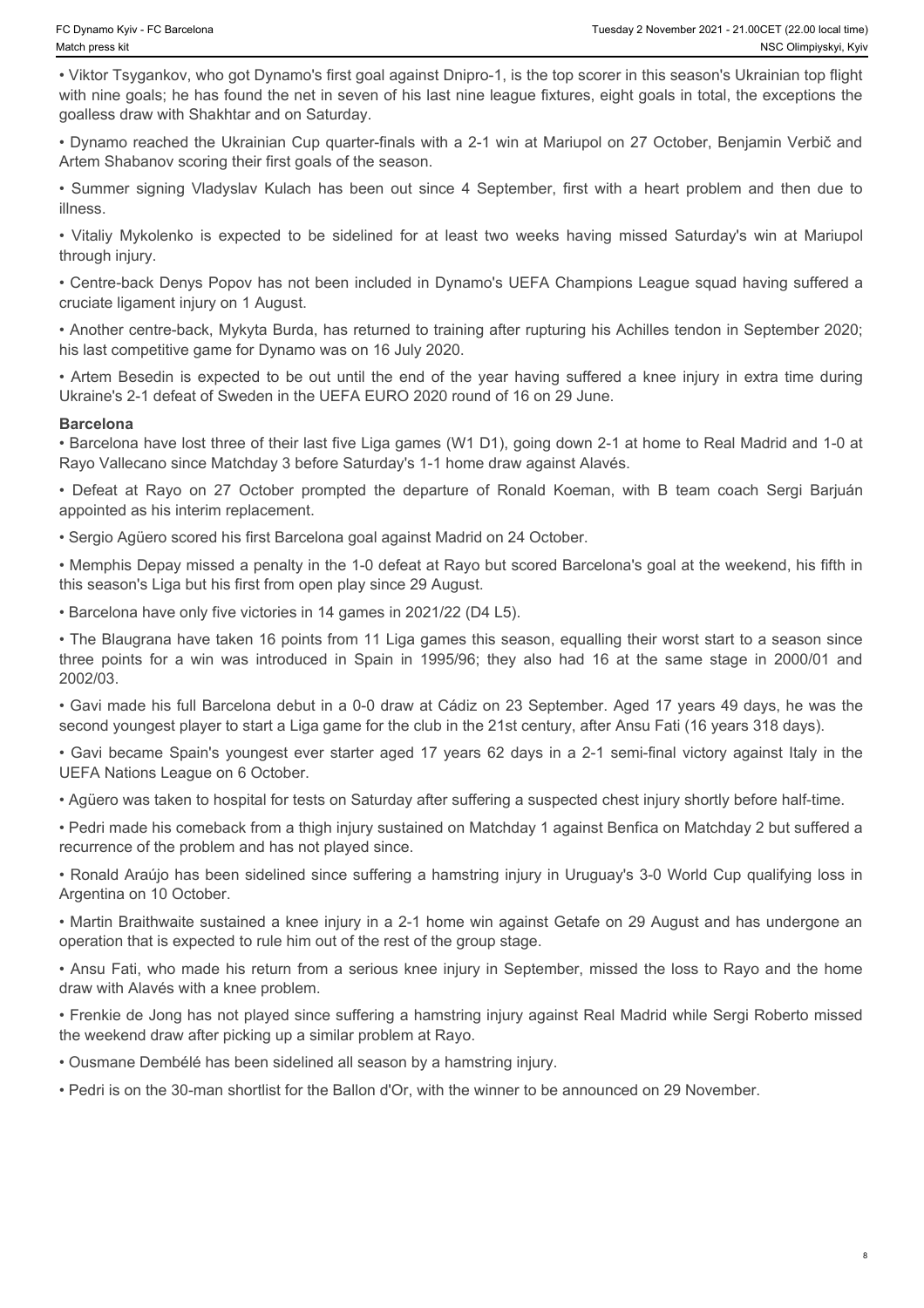# **Squad list**

# **FC Dynamo Kyiv**

|       |                           |      |                                             |       |                          |                                                                                                                                                                                                                                                                                                                                                                                                                                                      | <b>Current season</b>    |                |                          |                          | All-time             |                |                          |                                                          |                |  |
|-------|---------------------------|------|---------------------------------------------|-------|--------------------------|------------------------------------------------------------------------------------------------------------------------------------------------------------------------------------------------------------------------------------------------------------------------------------------------------------------------------------------------------------------------------------------------------------------------------------------------------|--------------------------|----------------|--------------------------|--------------------------|----------------------|----------------|--------------------------|----------------------------------------------------------|----------------|--|
|       |                           |      |                                             |       |                          |                                                                                                                                                                                                                                                                                                                                                                                                                                                      |                          |                |                          | UCLQ UCL League          |                      |                | <b>UCL</b>               |                                                          | <b>UEFA</b>    |  |
|       | No. Player                | Nat. | <b>DoB</b>                                  | Age D |                          |                                                                                                                                                                                                                                                                                                                                                                                                                                                      |                          |                |                          |                          |                      |                |                          | Pid Gis Pid Gis Pid Gis Pid Gis Pid Gis                  |                |  |
|       | <b>Goalkeepers</b>        |      |                                             |       |                          |                                                                                                                                                                                                                                                                                                                                                                                                                                                      |                          |                |                          |                          |                      |                |                          |                                                          |                |  |
|       | 1 Georgiy Bushchan        |      | UKR 31/05/1994 27                           |       | $\overline{\phantom{a}}$ | $\sim$                                                                                                                                                                                                                                                                                                                                                                                                                                               | $\sim$                   | $2 \mid$       | $\sim$                   | $ 10$ -                  |                      | 6              | $\sim$                   |                                                          | $22 -$         |  |
|       | 35 Ruslan Neshcheret      |      | UKR 22/01/2002 19                           |       |                          | $\sim$ $-$                                                                                                                                                                                                                                                                                                                                                                                                                                           |                          |                |                          | $       1$ $-$           |                      |                |                          |                                                          | $1 -$          |  |
|       | 51 Valentyn Morgun        |      | UKR 10/08/2001 20                           |       |                          | $\sim$                                                                                                                                                                                                                                                                                                                                                                                                                                               | $\sim$                   | $\sim$         |                          |                          |                      |                |                          |                                                          |                |  |
|       | 71 Denys Boyko            |      | UKR 29/01/1988 33                           |       | $\sim$                   | $\sim$                                                                                                                                                                                                                                                                                                                                                                                                                                               | $\sim$                   | $\pm$ 1 $\pm$  | $\sim$                   | 3                        | $\sim$               | $\overline{2}$ | $\sim$                   | 59                                                       |                |  |
|       | <b>Defenders</b>          |      |                                             |       |                          |                                                                                                                                                                                                                                                                                                                                                                                                                                                      |                          |                |                          |                          |                      |                |                          |                                                          |                |  |
|       | 6 Mykyta Burda            |      | UKR 24/03/1995 26                           |       |                          |                                                                                                                                                                                                                                                                                                                                                                                                                                                      |                          |                |                          |                          |                      |                |                          | 25                                                       |                |  |
|       | 13 Artem Shabanov         |      | UKR 07/03/1992 29                           |       | $\sim$ $-$               | $\sim$                                                                                                                                                                                                                                                                                                                                                                                                                                               | $\sim$                   | $\overline{1}$ | $\overline{\phantom{a}}$ | 5                        |                      | 2              | $\sim$                   | 14                                                       | $\overline{1}$ |  |
|       | 16 Vitaliy Mykolenko      |      | UKR 29/05/1999 22                           |       |                          | $\sim$                                                                                                                                                                                                                                                                                                                                                                                                                                               | $\sim$                   | $\mathbf{3}$   |                          | $-11$                    |                      |                | $7 -$                    |                                                          | $30 \mid 2$    |  |
|       | 24 Oleksandr Tymchyk      |      | UKR 20/01/1997 24                           |       |                          | $\sim$                                                                                                                                                                                                                                                                                                                                                                                                                                               | $\sim$                   | $\overline{2}$ |                          | 9                        | $\blacktriangleleft$ | $\overline{2}$ | $\sim$                   | 12                                                       | $\sim$ $-$     |  |
|       | 25 Illia Zabarnyi         |      | UKR 01/09/2002 19                           |       |                          | $\overline{\phantom{a}}$                                                                                                                                                                                                                                                                                                                                                                                                                             | $\sim$                   | 3              | $\sim$                   | 11                       | $\sim$               | 9              | $\sim$                   |                                                          | $16 -$         |  |
|       | 34 Oleksandr Syrota       |      | UKR 11/06/2000 21                           |       | $\sim$                   | $\sim$                                                                                                                                                                                                                                                                                                                                                                                                                                               | $\sim$                   | 2              | $\overline{\phantom{a}}$ | 9                        | $\overline{1}$       | $\overline{2}$ | $\sim$                   | 5                                                        |                |  |
|       | 55 Kostiantyn Vivcharenko |      | UKR 10/06/2002 19                           |       |                          | $\sim$                                                                                                                                                                                                                                                                                                                                                                                                                                               | $\sim$                   | $\sim$         | $\sim$                   | $\sim$                   | $\sim$               | $\sim$         | $\sim$                   | $\sim$                                                   |                |  |
|       | 94 Tomasz Kędziora        |      | POL 11/06/1994 27                           |       | $\sim$                   | $\sim$                                                                                                                                                                                                                                                                                                                                                                                                                                               | $\sim$                   | $\mathbf{3}$   | $\sim$                   | 11                       | $\blacktriangleleft$ | 9              | $\sim$                   |                                                          | 64 5           |  |
|       | <b>Midfielders</b>        |      |                                             |       |                          |                                                                                                                                                                                                                                                                                                                                                                                                                                                      |                          |                |                          |                          |                      |                |                          |                                                          |                |  |
|       | 5 Serhiy Sydorchuk        |      | UKR 02/05/1991 30                           |       |                          |                                                                                                                                                                                                                                                                                                                                                                                                                                                      | $\sim$                   | $3^{\circ}$    | $\sim$                   | 11                       | $\mathbf{2}$         | 18             |                          |                                                          | 65 2           |  |
|       | 7 Benjamin Verbič         |      | SVN 27/11/1993 27                           |       | $\sim$                   | $\mathbf{r}$                                                                                                                                                                                                                                                                                                                                                                                                                                         |                          | $-11$          | $\sim$                   | 6                        | $\sim$               | 12             | $\overline{\phantom{a}}$ |                                                          | $57$ 13        |  |
|       | 8 Volodymyr Shepeliev     |      | UKR 01/06/1997 24                           |       | $\sim$                   | $\sim$                                                                                                                                                                                                                                                                                                                                                                                                                                               | $\sim$                   | $\overline{1}$ | $\sim$                   | 10                       | $\sim$               | 5              | $\sim$                   | 40                                                       | $\overline{1}$ |  |
|       | 10 Mykola Shaparenko      |      | UKR 04/10/1998 23                           |       | $\sim$                   | $\sim$                                                                                                                                                                                                                                                                                                                                                                                                                                               | $\sim$                   | $\mathbf{3}$   |                          | 9                        | $\overline{2}$       | 8              |                          |                                                          | $28$ 2         |  |
|       | 14 Carlos De Pena         |      | URU 11/03/1992 29                           |       |                          | $\sim$                                                                                                                                                                                                                                                                                                                                                                                                                                               | $\sim$                   | $\mathbf{3}$   | $\sim$                   | $11$                     | $\overline{2}$       | 9              | $\overline{1}$           |                                                          | $20 \mid 3$    |  |
|       | 15 Viktor Tsygankov       |      | UKR 15/11/1997 23                           |       | $\sim$                   | $\sim$                                                                                                                                                                                                                                                                                                                                                                                                                                               | $\sim$                   | 3              | $\sim$                   | 13                       | 9                    | 14             | 3                        | 51                                                       | 10             |  |
|       | 17 Bogdan Lednev          |      | UKR 07/04/1998 23                           |       |                          | $\sim$                                                                                                                                                                                                                                                                                                                                                                                                                                               | $\sim$                   | $\mathbf{r}$   |                          | 6                        | $\sim$               | $\overline{4}$ | $\sim$                   |                                                          | $14 \mid 1$    |  |
|       | 18 Oleksandr Andriyevskiy |      | UKR 25/06/1994 27                           |       |                          | $\sim$                                                                                                                                                                                                                                                                                                                                                                                                                                               | $\overline{\phantom{a}}$ | 1              | $\sim$                   | $\overline{7}$           | $\sim$               | 4              | $\sim$                   | 19                                                       | $\sim$         |  |
|       | 19 Denys Garmash          |      | UKR 19/04/1990 31                           |       |                          | $\sim$                                                                                                                                                                                                                                                                                                                                                                                                                                               | $\sim$                   | 3              | $\sim$                   | 12                       | 6                    | 23             | <sup>2</sup>             |                                                          | 76 8           |  |
|       | 20 Oleksandr Karavaev     |      | UKR 02/06/1992 29                           |       |                          | $\sim$                                                                                                                                                                                                                                                                                                                                                                                                                                               | $\sim$                   | $\mathbf{3}$   | $\sim$ $-$               | 13                       | $\sim$               |                | $7 -$                    |                                                          | 44 2           |  |
|       | 22 Vitinho                |      | BRA 01/04/1999 22                           |       |                          |                                                                                                                                                                                                                                                                                                                                                                                                                                                      |                          |                |                          |                          |                      |                |                          | $    1$ $ 6$ $ 1$ $ 1$                                   |                |  |
|       | 29 Vitaliy Buyalskiy      |      | UKR 06/01/1993 28                           |       |                          |                                                                                                                                                                                                                                                                                                                                                                                                                                                      |                          |                |                          |                          |                      |                |                          | $    2$ $-$ 11 6 17 3 61 13                              |                |  |
|       | 99 Denys Antiukh          |      | UKR 30/07/1997 24 - - - - - - 1 - 1 - - 2 1 |       |                          |                                                                                                                                                                                                                                                                                                                                                                                                                                                      |                          |                |                          |                          |                      |                |                          |                                                          |                |  |
|       | <b>Forwards</b>           |      |                                             |       |                          |                                                                                                                                                                                                                                                                                                                                                                                                                                                      |                          |                |                          |                          |                      |                |                          |                                                          |                |  |
|       | 9 Eric Ramirez            |      | VEN 20/11/1998 22                           |       |                          |                                                                                                                                                                                                                                                                                                                                                                                                                                                      |                          |                |                          | $    1$ $ 3$ $1$ $1$ $-$ |                      |                |                          |                                                          | $8 \mid 3$     |  |
|       | 28 Vladyslav Kulach       |      | UKR 07/05/1993 28                           |       |                          | $\label{eq:2.1} \begin{array}{lllllllllllllllll} \mathbf{1}_{\mathbf{1}_{\mathbf{1}_{\mathbf{1}_{\mathbf{1}}}}\mathbf{1}_{\mathbf{1}_{\mathbf{1}_{\mathbf{1}}}}\mathbf{1}_{\mathbf{1}_{\mathbf{1}_{\mathbf{1}}}}\mathbf{1}_{\mathbf{1}_{\mathbf{1}_{\mathbf{1}}}}\mathbf{1}_{\mathbf{1}_{\mathbf{1}_{\mathbf{1}}}}\mathbf{1}_{\mathbf{1}_{\mathbf{1}_{\mathbf{1}}}}\mathbf{1}_{\mathbf{1}_{\mathbf{1}_{\mathbf{1}}}}\mathbf{1}_{\mathbf{1}_{\mathbf$ |                          |                | $\sim$                   |                          | $2 - - - -$          |                |                          |                                                          | $13 \mid 2$    |  |
|       | 41 Artem Besedin          |      | UKR 31/03/1996 25                           |       |                          |                                                                                                                                                                                                                                                                                                                                                                                                                                                      |                          |                |                          |                          | $\sim$ $\sim$        |                | $3 \mid 1$               |                                                          | $27 \quad 2$   |  |
|       | 73 Ilya Shkurin           |      | BLR 17/08/1999 22                           |       |                          |                                                                                                                                                                                                                                                                                                                                                                                                                                                      |                          |                |                          | $   1$ $-$ 6 $-$ 1 $-$   |                      |                |                          |                                                          | $3 -$          |  |
|       | 89 Vladyslav Supryaha     |      | UKR 15/02/2000 21 - - - 2 -                 |       |                          |                                                                                                                                                                                                                                                                                                                                                                                                                                                      |                          |                |                          |                          |                      |                |                          | $8 - 16$ 1                                               |                |  |
| Coach |                           |      |                                             |       |                          |                                                                                                                                                                                                                                                                                                                                                                                                                                                      |                          |                |                          | $\mathbf{3}$             | <b>Contract</b>      |                |                          |                                                          |                |  |
|       | - Mircea Lucescu          |      |                                             |       |                          |                                                                                                                                                                                                                                                                                                                                                                                                                                                      |                          |                |                          |                          |                      |                |                          |                                                          |                |  |
|       |                           |      | ROU 29/07/1945 76 - - -                     |       |                          |                                                                                                                                                                                                                                                                                                                                                                                                                                                      |                          |                |                          |                          |                      |                |                          | $3 \mid - \mid - \mid - \mid 112 \mid - \mid 238 \mid -$ |                |  |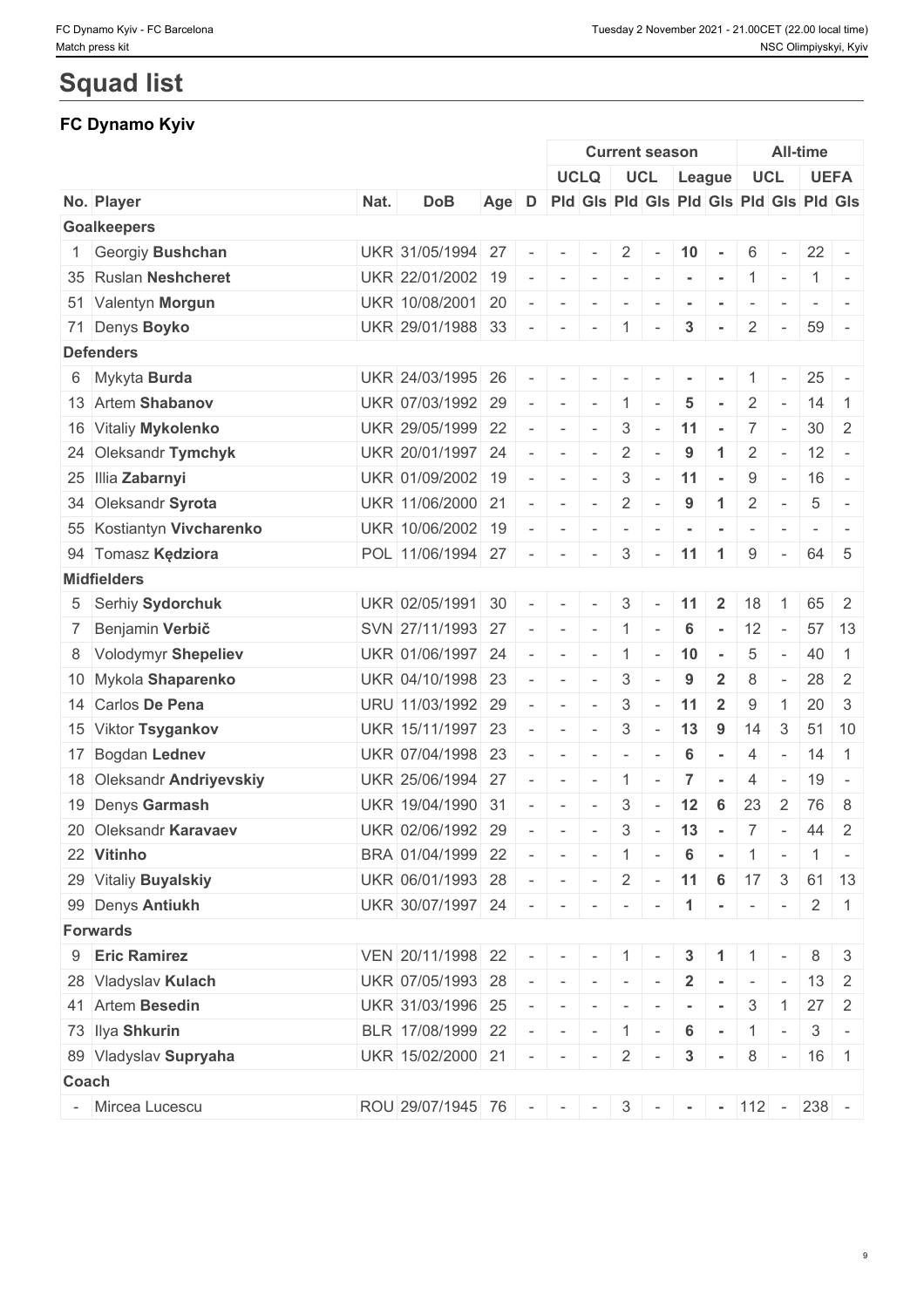## **FC Barcelona**

|                         |      |                                                 |       |                          |                                                                                                | <b>Current season</b> |                          |                          |                 | All-time       |                                               |                          |                                                                                                              |                          |
|-------------------------|------|-------------------------------------------------|-------|--------------------------|------------------------------------------------------------------------------------------------|-----------------------|--------------------------|--------------------------|-----------------|----------------|-----------------------------------------------|--------------------------|--------------------------------------------------------------------------------------------------------------|--------------------------|
|                         |      |                                                 |       |                          |                                                                                                | <b>UCLQ</b>           |                          |                          | UCL League      |                | UCL                                           |                          | <b>UEFA</b>                                                                                                  |                          |
| No. Player              | Nat. | <b>DoB</b>                                      | Age D |                          |                                                                                                |                       |                          |                          |                 |                | Pid Gis Pid Gis Pid Gis Pid Gis Pid Gis       |                          |                                                                                                              |                          |
| <b>Goalkeepers</b>      |      |                                                 |       |                          |                                                                                                |                       |                          |                          |                 |                |                                               |                          |                                                                                                              |                          |
| 1 Marc-André ter Stegen |      | GER 30/04/1992 29                               |       | $\sim$                   | $\sim$                                                                                         | $\sim$                | 3                        |                          | 9               | $\sim$         | 68                                            | $\sim$                   | 78 -                                                                                                         |                          |
| 13 Neto                 |      | BRA 19/07/1989 32                               |       |                          |                                                                                                | $    -$               |                          | $\sim$                   | $\overline{2}$  | $-10$          |                                               | $\sim 10^{-11}$          | $34 -$                                                                                                       |                          |
| 26 lñaki Peña           |      | ESP 02/03/1999 22                               |       | $\overline{\phantom{a}}$ | $\sim$                                                                                         | $\sim$                | $\sim$                   |                          |                 |                | $\overline{\phantom{a}}$                      | $\overline{\phantom{a}}$ |                                                                                                              |                          |
| 36 Arnau Tenas          |      | ESP 30/05/2001 20                               |       | $\sim$                   | $\sim$                                                                                         | $\sim$                | $\overline{\phantom{a}}$ |                          |                 |                |                                               |                          |                                                                                                              |                          |
| <b>Defenders</b>        |      |                                                 |       |                          |                                                                                                |                       |                          |                          |                 |                |                                               |                          |                                                                                                              |                          |
| 2 Sergiño Dest          |      | USA 03/11/2000 20                               |       |                          | $\sim$ 10 $\sim$                                                                               | $\sim$ $-$            | $2 \mid$                 | $\sim$                   | 11              | $\sim$         | $14$ 1 19 1                                   |                          |                                                                                                              |                          |
| 3 Gerard Piqué          |      | ESP 02/02/1987 34                               |       | $\overline{\phantom{a}}$ | $\mathbf{r} = \mathbf{r}$                                                                      | $\sim$                | 3                        | -1                       |                 |                | $10 \mid 1 \mid 122 \mid 16 \mid 126 \mid 16$ |                          |                                                                                                              |                          |
| 4 Ronald Araújo         |      | URU 07/03/1999 22                               |       | $\sim$                   | $\sim$                                                                                         | $\sim$                | 2                        |                          | $\overline{7}$  | $\mathbf{1}$   | 5                                             | $\sim$                   | 5                                                                                                            | $\overline{\phantom{a}}$ |
| 15 Clément Lenglet      |      | FRA 17/06/1995 26                               |       |                          | $-1 - -1$                                                                                      | $\sim$                | $\overline{1}$           |                          | $5\phantom{.0}$ | $\sim$         | 40                                            | 2                        | 42                                                                                                           | -2                       |
| 18 Jordi Alba           |      | ESP 21/03/1989 32                               |       | $\sim$                   | $\sim$                                                                                         | $\sim$                | 2                        | $\sim$                   | $\overline{7}$  | $\sim$         | 79                                            | 3                        | 94                                                                                                           | -4                       |
| 22 Oscar Mingueza       |      | ESP 13/05/1999 22                               |       | $\sim$                   | $\sim$ $-$                                                                                     | $\sim$                | 3                        |                          | 8               |                | 8                                             | $\overline{\phantom{a}}$ | 8                                                                                                            | $\overline{\phantom{a}}$ |
| 23 Samuel Umtiti        |      | FRA 14/11/1993 27                               |       |                          |                                                                                                |                       |                          | $\sim$                   |                 |                | 26                                            | $\sim$                   | $44 \mid 2$                                                                                                  |                          |
| 24 Eric García          |      | ESP 09/01/2001 20                               |       | $\sim$                   | $\mathcal{L} = \mathcal{L}$                                                                    | $\sim$                | $\overline{2}$           | $\sim$                   | 8               | $\sim$         | $\overline{7}$                                | $\overline{\phantom{a}}$ | $7 -$                                                                                                        |                          |
| 31 Alejandro Balde      |      | ESP 18/10/2003 18                               |       |                          | $-1 - 1$                                                                                       | $\sim$                | $\vert$ 1                | $\sim$                   | $\overline{2}$  | $\sim$         | 1                                             | $\overline{\phantom{a}}$ | $1 -$                                                                                                        |                          |
| 35 Arnau Comas          |      | ESP 11/04/2000 21                               |       |                          |                                                                                                | $    -$               |                          | $\sim$                   | $\sim$          | $\sim$         | $\sim$                                        | $\sim$                   | $\frac{1}{2} \left( \frac{1}{2} \right) \left( \frac{1}{2} \right) = \frac{1}{2} \left( \frac{1}{2} \right)$ |                          |
| <b>Midfielders</b>      |      |                                                 |       |                          |                                                                                                |                       |                          |                          |                 |                |                                               |                          |                                                                                                              |                          |
| 5 Sergio Busquets       |      | ESP 16/07/1988 33                               |       | $\overline{\phantom{a}}$ |                                                                                                |                       | 3                        |                          | 11              | $\sim$         | $122$ 4 125 4                                 |                          |                                                                                                              |                          |
| 6 Ricard Puig           |      | ESP 13/08/1999 22                               |       | $\overline{\phantom{a}}$ | $\sim$                                                                                         | $\sim$                | $\sim$                   |                          | 5               |                | 4                                             |                          | 4                                                                                                            | $\overline{\phantom{a}}$ |
| 14 Philippe Coutinho    |      | BRA 12/06/1992 29                               |       |                          | $\sim$                                                                                         | $\sim$                | 3                        |                          | 8               | $\mathbf{1}$   | 47 12 71 16                                   |                          |                                                                                                              |                          |
| 16 Pedri                |      | ESP 25/11/2002 18                               |       | $\omega$                 | $\sim$                                                                                         | $\sim$                | $\overline{2}$           |                          | $\overline{2}$  |                | 9                                             |                          | 9                                                                                                            | -1                       |
| 20 Sergi Roberto        |      | ESP 07/02/1992 29                               |       | $\overline{\phantom{a}}$ | $\sim$                                                                                         | $\sim$                | 3                        |                          | 9               | $\overline{2}$ | 54                                            | 3                        | 55                                                                                                           | -3                       |
| 21 Frenkie de Jong      |      | NED 12/05/1997 24                               |       | $\overline{\phantom{a}}$ | $\sim$                                                                                         | $\sim$                | 3                        |                          | 8               | $\sim$         | 30                                            | $\sim$                   | $42 -$                                                                                                       |                          |
| 28 Nico Gonzalez        |      | ESP 03/01/2002 19                               |       |                          | $\sim$                                                                                         | $\sim$                | $\overline{1}$           | $\sim$                   | 8               | $\sim$         | 1                                             | $\sim$                   | $1 -$                                                                                                        |                          |
| 30 Gavi                 |      | ESP 05/08/2004 17                               |       | $\overline{\phantom{a}}$ | $\sim$                                                                                         | $\sim$                | 3                        | $\overline{\phantom{a}}$ | 9               |                | 3                                             | $\equiv$                 | 3                                                                                                            | $\overline{\phantom{a}}$ |
| 34 Álvaro Sanz          |      | ESP 14/02/2001 20 - - - - - - - - - - - - - -   |       |                          |                                                                                                |                       |                          |                          |                 |                |                                               |                          |                                                                                                              |                          |
| <b>Forwards</b>         |      |                                                 |       |                          |                                                                                                |                       |                          |                          |                 |                |                                               |                          |                                                                                                              |                          |
| 7 Ousmane Dembélé       |      | FRA 15/05/1997 24                               |       | $    -$                  |                                                                                                |                       |                          |                          |                 |                | 31                                            | 9                        | 31                                                                                                           | - 9                      |
| 9 Memphis Depay         |      | NED 13/02/1994 27                               |       |                          | the property of the con-                                                                       |                       | $\mathbf{3}$             | $\sim$                   | $\boxed{11}$    | 5              | 25                                            | 8                        | 67                                                                                                           | 23                       |
| 10 Ansu Fati            |      | ESP 31/10/2002 19                               |       |                          | $\frac{1}{2} \left( \frac{1}{2} \right) \left( \frac{1}{2} \right) \left( \frac{1}{2} \right)$ | $\sim$ $-$            | $-2$                     | $\sim$                   | 4               |                | <b>2</b>   10   2   10   2                    |                          |                                                                                                              |                          |
| 11 Yusuf Demir          |      | AUT 02/06/2003 18                               |       |                          |                                                                                                |                       | $    1$                  | $\sim$                   | $5\phantom{.0}$ | $\sim$         | $\overline{1}$                                | $\overline{\phantom{a}}$ | 6                                                                                                            | 2                        |
| 12 Martin Braithwaite   |      | DEN 05/06/1991 30                               |       | $\sim$                   | $\mathbf{r}$                                                                                   | $\sim$                | $\sim$                   |                          | 3               | $\overline{2}$ | 6                                             | 3                        | 6                                                                                                            | 3                        |
| 17 Luuk de Jong         |      | NED 27/08/1990 31                               |       |                          |                                                                                                |                       | $   3$ $-$               |                          |                 | $\overline{1}$ | 32                                            |                          | 86 28                                                                                                        |                          |
|                         |      |                                                 |       |                          |                                                                                                |                       |                          |                          | 6               |                |                                               | 9                        |                                                                                                              |                          |
| 19 Sergio Agüero        |      | ARG 02/06/1988 33                               |       |                          |                                                                                                |                       | $ -  -   -   1   -$      |                          | 4               |                | $1 \mid 79 \mid 41 \mid 109 \mid 63$          |                          |                                                                                                              |                          |
| Coach                   |      |                                                 |       |                          |                                                                                                |                       |                          |                          |                 |                |                                               |                          |                                                                                                              |                          |
| Sergi Barjuán           |      | ESP 28/12/1971 49 - - - - - - - - - - - - - - - |       |                          |                                                                                                |                       |                          |                          |                 |                |                                               |                          |                                                                                                              |                          |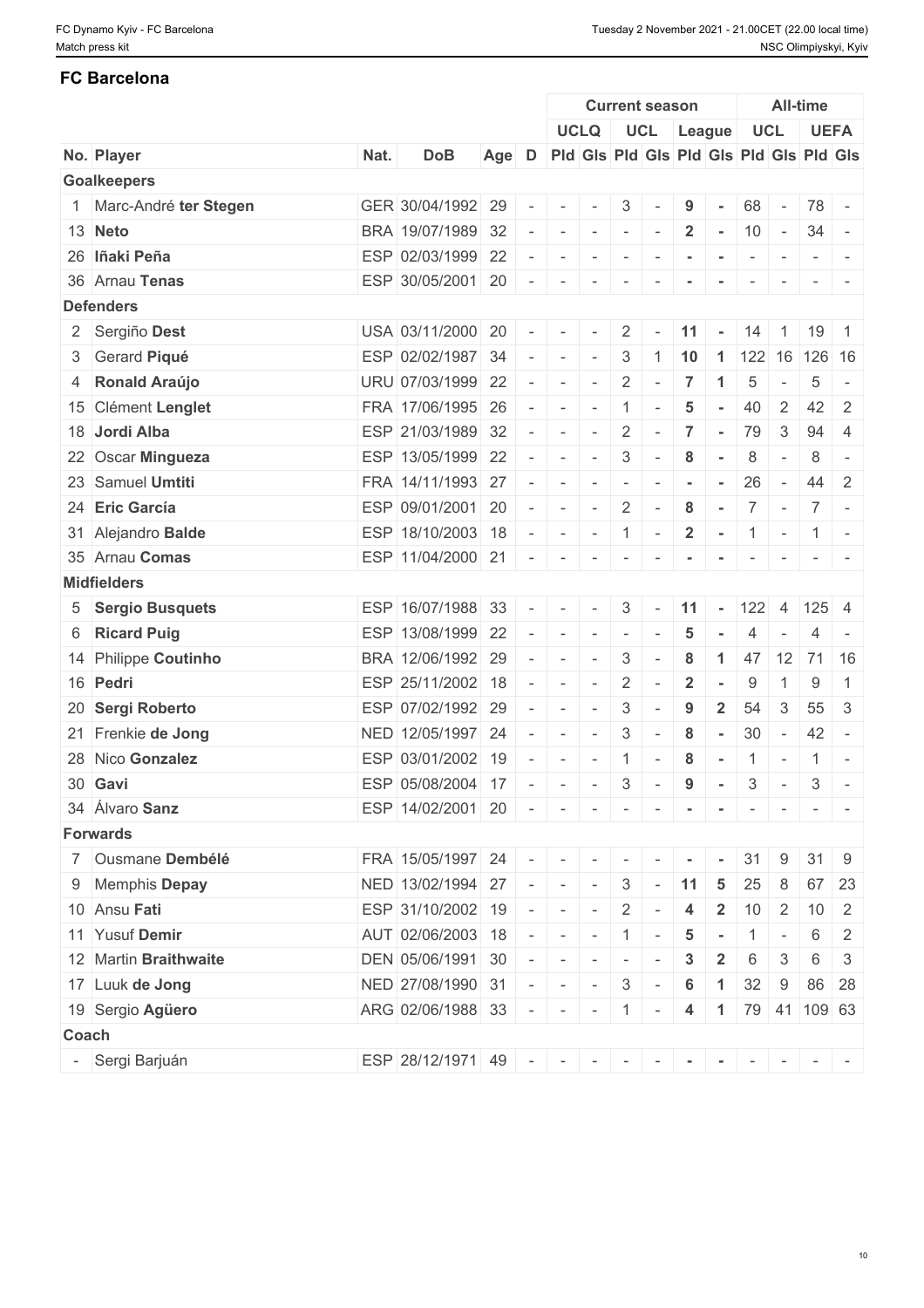# **Match officials**

| FC Dynamo Kyiv - FC Barcelona<br>Match press kit                                                                                                                                                                                        |                                                        |                                                      | Tuesday 2 November 2021 - 21.00CET (22.00 local time)<br>NSC Olimpiyskyi, Kyiv                   |
|-----------------------------------------------------------------------------------------------------------------------------------------------------------------------------------------------------------------------------------------|--------------------------------------------------------|------------------------------------------------------|--------------------------------------------------------------------------------------------------|
| <b>Match officials</b>                                                                                                                                                                                                                  |                                                        |                                                      |                                                                                                  |
| <b>Referee</b><br><b>Assistant referees</b><br><b>Video Assistant Referee</b>                                                                                                                                                           | Mircea Mihail Grigoriu (ROU), Sebastian Gheorghe (ROU) |                                                      | Ovidiu Haţegan (ROU)<br>Marco Di Bello (ITA)                                                     |
| <b>Assistant Video Assistant Referee</b><br><b>Fourth official</b><br><b>UEFA Delegate</b><br><b>UEFA Referee observer</b>                                                                                                              |                                                        |                                                      | Maurizio Mariani (ITA)<br>Radu Petrescu (ROU)<br>Aristeidis Stavropoulos (GRE)<br>Uno Tutk (EST) |
| <b>Referee</b>                                                                                                                                                                                                                          |                                                        |                                                      |                                                                                                  |
| <b>Name</b>                                                                                                                                                                                                                             | Date of birth                                          | <b>UEFA</b><br><b>Champions</b><br>League<br>matches | <b>UEFA matches</b>                                                                              |
| Ovidiu Haţegan                                                                                                                                                                                                                          | 14/07/1980                                             | 41                                                   | 120                                                                                              |
| <b>Ovidiu Hategan</b>                                                                                                                                                                                                                   |                                                        |                                                      |                                                                                                  |
| Referee since: 1996<br>First division: 2006<br>FIFA badge: 2008                                                                                                                                                                         |                                                        |                                                      |                                                                                                  |
| Tournaments: UEFA EURO 2020, 2019 FIFA Club World Cup, 2017 FIFA U-17 World Cup, 2016 Olympic Games,<br>UEFA EURO 2016, 2015 FIFA U-20 World Cup, 2013 UEFA European Under-21 Championship, 2009 UEFA<br>European Under-19 Championship |                                                        |                                                      |                                                                                                  |
| <b>Finals</b><br>N/A                                                                                                                                                                                                                    |                                                        |                                                      |                                                                                                  |
| UEFA Champions League matches involving teams from the two countries<br>involved in this match                                                                                                                                          |                                                        |                                                      |                                                                                                  |
| <b>Stage</b><br>Comnetition<br><b>Date</b>                                                                                                                                                                                              | Home Away                                              |                                                      | Rosult Vonuc                                                                                     |

# **Referee**

| Date of birth<br><b>Name</b> | <b>UEFA</b><br><b>Champions</b><br><b>UEFA matches</b><br>League<br>matches |
|------------------------------|-----------------------------------------------------------------------------|
| 14/07/1980                   | 120                                                                         |
| Ovidiu Haţegan               | 41                                                                          |

# **Ovidiu Haţegan**

#### **Finals**

| <b>Date</b> | <b>Competition</b> | <b>Stage</b><br>reached | <b>Home Away</b>                            | <b>Result</b> | <b>Venue</b>  |
|-------------|--------------------|-------------------------|---------------------------------------------|---------------|---------------|
| 06/12/2011  | <b>UCL</b>         | GS                      | APOEL FC FC Shakhtar Donetsk                | $0 - 2$       | Nicosia       |
| 17/09/2013  | <b>UCL</b>         | <b>GS</b>               | Real Sociedad de Fútbol FC Shakhtar Donetsk | $0 - 2$       | San Sebastian |
| 03/11/2015  | <b>UCL</b>         | <b>GS</b>               | FC Shakhtar Donetsk Malmö FF                | $4 - 0$       | Lviv          |
| 08/12/2015  | <b>UCL</b>         | <b>GS</b>               | SL Benfica Club Atlético de Madrid          | $1 - 2$       | Lisbon        |
| 15/03/2016  | <b>UCL</b>         | R <sub>16</sub>         | Manchester City FC FC Dynamo Kyiv           | $0-0$         | Manchester    |
| 13/09/2016  | <b>UCL</b>         | <b>GS</b>               | FC Barcelona Celtic FC                      | $7-0$         | Barcelona     |
| 23/11/2016  | <b>UCL</b>         | <b>GS</b>               | SSC Napoli FC Dynamo Kyiv                   | $0-0$         | <b>Naples</b> |
| 27/09/2017  | <b>UCL</b>         | <b>GS</b>               | Sporting Clube de Portugal FC Barcelona     | $0 - 1$       | Lisbon        |
| 06/12/2017  | <b>UCL</b>         | <b>GS</b>               | NK Maribor Sevilla FC                       | $1 - 1$       | Maribor       |
| 02/10/2018  | <b>UCL</b>         | <b>GS</b>               | PFC CSKA Moskva Real Madrid CF              | $1 - 0$       | <b>Moscow</b> |
| 24/10/2018  | <b>UCL</b>         | <b>GS</b>               | FC Barcelona FC Internazionale Milano       | $2 - 0$       | Barcelona     |
| 17/09/2019  | <b>UCL</b>         | <b>GS</b>               | Borussia Dortmund FC Barcelona              | $0-0$         | Dortmund      |
| 10/03/2020  | <b>UCL</b>         | R <sub>16</sub>         | Valencia CF Atalanta BC                     | $3 - 4$       | Valencia      |
| 23/09/2020  | <b>UCL</b>         | PO.                     | KAA Gent FC Dynamo Kyiv                     | $1 - 2$       | Ghent         |
| 20/10/2020  | <b>UCL</b>         | <b>GS</b>               | FC Dynamo Kyiv Juventus                     | $0 - 2$       | Kyiv          |
| 27/10/2020  | <b>UCL</b>         | <b>GS</b>               | Club Atlético de Madrid FC Salzburg         | $3 - 2$       | Madrid        |
| 01/12/2020  | <b>UCL</b>         | <b>GS</b>               | FC Shakhtar Donetsk Real Madrid CF          | $2 - 0$       | Kyiv          |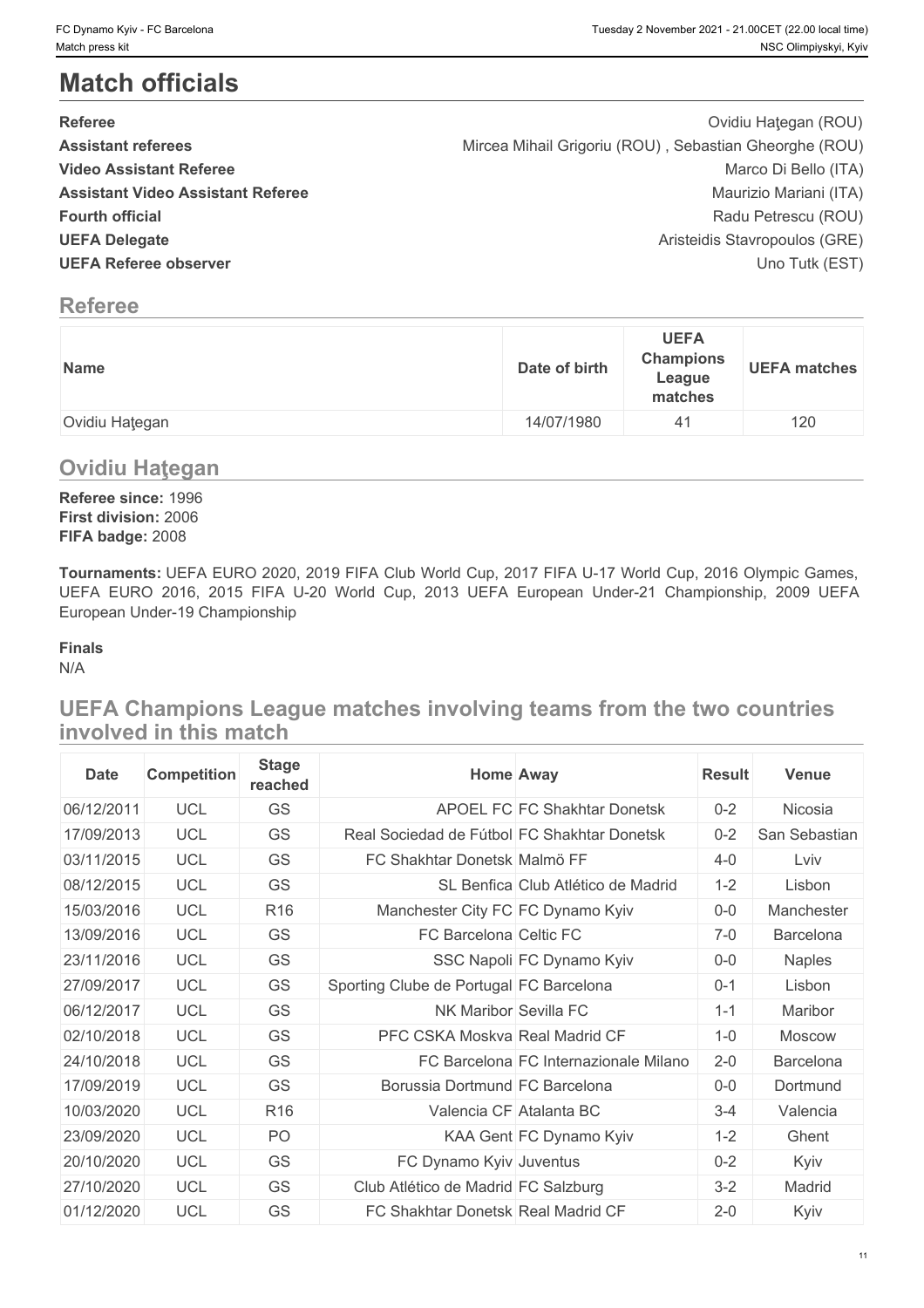| <b>Date</b> | <b>Competition</b> | <b>Stage</b><br>reached |                                  | <b>Home Away</b> | <b>Result</b> | Venue  |
|-------------|--------------------|-------------------------|----------------------------------|------------------|---------------|--------|
| 15/09/2021  | $\sim$<br>ししレ      | $\sim$ $\sim$<br>◡◡     | Club Atlético de Madrid FC Porto |                  | $0 - 0$       | Madrid |

# **Other matches involving teams from either of the two countries involved in this match**

| <b>Date</b> | <b>Competition</b> | <b>Stage</b><br>reached | <b>Home Away</b>                            |                                       | <b>Result</b> | <b>Venue</b>  |
|-------------|--------------------|-------------------------|---------------------------------------------|---------------------------------------|---------------|---------------|
| 21/07/2009  | U19                | GS-FT                   | Turkey Spain                                |                                       | $1 - 2$       | Mariupol      |
| 11/10/2009  | U19                | QR                      | Montenegro Ukraine                          |                                       | $1 - 1$       | Udevalla      |
| 14/10/2009  | U19                | QR                      | <b>Ukraine Sweden</b>                       |                                       | $1 - 0$       | Udevalla      |
| 04/08/2011  | UEL                | 3QR                     | Saint Patrick's Athletic FC FC Karpaty Lviv |                                       | $1 - 3$       | Dublin        |
| 15/09/2011  | UEL                | GS                      | FC Dynamo Kyiv Stoke City FC                |                                       | $1 - 1$       | Kyiv          |
| 06/12/2011  | <b>UCL</b>         | GS                      |                                             | APOEL FC FC Shakhtar Donetsk          | $0 - 2$       | Nicosia       |
| 16/02/2012  | UEL                | <b>R32</b>              | FC Lokomotiv Moskva Athletic Club           |                                       | $2 - 1$       | <b>Moscow</b> |
| 15/03/2012  | UEL                | R <sub>16</sub>         |                                             | Olympiacos FC FC Metalist Kharkiv     | $1 - 2$       | Piraeus       |
| 21/02/2013  | UEL                | <b>R32</b>              |                                             | FC Rubin Club Atlético de Madrid      | $0 - 1$       | Moscow        |
| 22/03/2013  | <b>WC</b>          | QR                      | Spain Finland                               |                                       | $1 - 1$       | Gijon         |
| 12/06/2013  | U21                | GS-FT                   |                                             | Spain Netherlands                     | $3-0$         | Petah Tikva   |
| 17/09/2013  | <b>UCL</b>         | GS                      | Real Sociedad de Fútbol FC Shakhtar Donetsk |                                       | $0 - 2$       | San Sebastian |
| 20/08/2015  | UEL                | PO                      | MŠK Žilina Athletic Club                    |                                       | $3 - 2$       | Zilina        |
| 09/10/2015  | <b>EURO</b>        | QR                      | North Macedonia Ukraine                     |                                       | $0 - 2$       | Skopje        |
| 03/11/2015  | <b>UCL</b>         | GS                      | FC Shakhtar Donetsk Malmö FF                |                                       | $4 - 0$       | Lviv          |
| 08/12/2015  | <b>UCL</b>         | GS                      |                                             | SL Benfica Club Atlético de Madrid    | $1 - 2$       | Lisbon        |
| 15/03/2016  | <b>UCL</b>         | R <sub>16</sub>         | Manchester City FC FC Dynamo Kyiv           |                                       | $0-0$         | Manchester    |
| 07/04/2016  | UEL                | QF                      |                                             | Villarreal CF AC Sparta Praha         | $2 - 1$       | Villarreal    |
| 13/09/2016  | <b>UCL</b>         | GS                      | FC Barcelona Celtic FC                      |                                       | $7 - 0$       | Barcelona     |
| 23/11/2016  | <b>UCL</b>         | GS                      |                                             | SSC Napoli FC Dynamo Kyiv             | $0-0$         | <b>Naples</b> |
| 11/05/2017  | UEL                | <b>SF</b>               | Manchester United FC RC Celta de Vigo       |                                       | $1 - 1$       | Manchester    |
| 27/09/2017  | <b>UCL</b>         | GS                      | Sporting Clube de Portugal FC Barcelona     |                                       | $0 - 1$       | Lisbon        |
| 06/12/2017  | <b>UCL</b>         | <b>GS</b>               | NK Maribor Sevilla FC                       |                                       | $1 - 1$       | Maribor       |
| 02/10/2018  | <b>UCL</b>         | GS                      | PFC CSKA Moskva Real Madrid CF              |                                       | $1 - 0$       | <b>Moscow</b> |
| 24/10/2018  | <b>UCL</b>         | GS                      |                                             | FC Barcelona FC Internazionale Milano | $2 - 0$       | Barcelona     |
| 14/02/2019  | UEL                | <b>R32</b>              | Celtic FC Valencia CF                       |                                       | $0 - 2$       | Glasgow       |
| 17/09/2019  | <b>UCL</b>         | GS                      | Borussia Dortmund FC Barcelona              |                                       | $0-0$         | Dortmund      |
| 10/03/2020  | <b>UCL</b>         | R <sub>16</sub>         | Valencia CF Atalanta BC                     |                                       | $3 - 4$       | Valencia      |
| 23/09/2020  | UCL                | PO                      |                                             | KAA Gent FC Dynamo Kyiv               | $1 - 2$       | Ghent         |
| 20/10/2020  | UCL                | GS                      | FC Dynamo Kyiv Juventus                     |                                       | $0 - 2$       | Kyiv          |
| 27/10/2020  | <b>UCL</b>         | GS                      | Club Atlético de Madrid FC Salzburg         |                                       | $3 - 2$       | Madrid        |
| 14/11/2020  | <b>UNL</b>         | GS-FT                   | Germany Ukraine                             |                                       | $3-1$         | Leipzig       |
| 01/12/2020  | UCL                | GS                      | FC Shakhtar Donetsk Real Madrid CF          |                                       | $2 - 0$       | Kyiv          |
| 15/09/2021  | <b>UCL</b>         | GS                      | Club Atlético de Madrid FC Porto            |                                       | $0-0$         | Madrid        |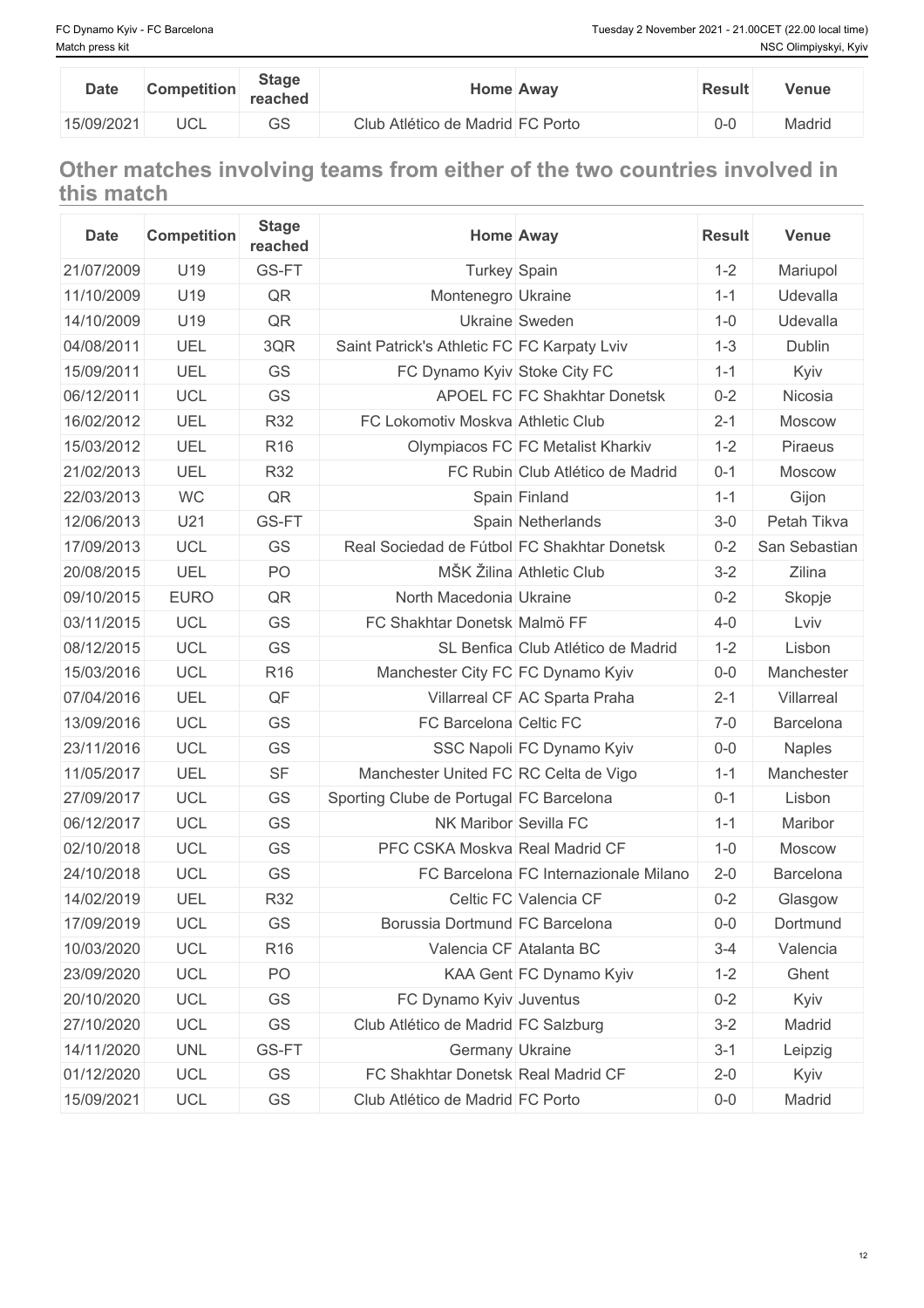# **Fixtures and results**

### **FC Dynamo Kyiv**

| <b>Date</b>       | <b>Competition Opponent</b> |                              | <b>Result</b> | <b>Goalscorers</b>                                                          |
|-------------------|-----------------------------|------------------------------|---------------|-----------------------------------------------------------------------------|
| 01/08/2021 League |                             | NK Veres Rivne (H)           | $4 - 0$<br>W  | Popov 4, Garmash 6, Tymchyk 42,<br>Tsygankov 86 (P)                         |
| 08/08/2021        | League                      | FC Zorya Luhansk (A)         | W             | 2-1 Syrota 17, Buyalskiy 80                                                 |
| 11/08/2021        | League                      | Minaj (H)                    | W             | 2-0 Buyalskiy 19, Ramírez 45+1                                              |
| 18/08/2021 League |                             | Inhulets Petrove (A)         | D             | 1-1 Shyshka 71 $(og)$                                                       |
| 22/08/2021 League |                             | FC Desna Chernihiv (H)       | $4 - 0$<br>W  | Buyalskiy 30, 56, Tsygankov 37 (P),<br>Zaviyskyi 78 (og)                    |
| 28/08/2021 League |                             | Kolos Kovalivka (H)          | $7-0$<br>W    | De Pena 5, 39, Shaparenko 9, Kędziora 25,<br>Buyalskiy 34, Tsygankov 45, 67 |
| 11/09/2021 League |                             | FC Metalist 1925 Kharkiv (A) | W             | 2-0 Tsygankov 47, Garmash 52                                                |
| 14/09/2021 UCL    |                             | SL Benfica (H)               | $0-0$<br>D    |                                                                             |
| 18/09/2021        | League                      | FC Olexandriya (H)           | W             | 1-0 Tsygankov 90+7 (P)                                                      |
| 25/09/2021        | League                      | Rukh Vynnyky (A)             | W             | 2-0 Tsygankov 28 (P), Garmash 38                                            |
| 29/09/2021        | UCL                         | FC Bayern München (A)        | $0 - 5$<br>L  |                                                                             |
| 03/10/2021 League |                             | FC Shakhtar Donetsk (H)      | $0-0$<br>D    |                                                                             |
| 16/10/2021 League |                             | FC Lviv (A)                  | W<br>$4 - 1$  | Buyalskiy 38, Tsygankov 45+1, Garmash 58,<br>83                             |
| 20/10/2021 UCL    |                             | FC Barcelona (A)             | $0 - 1$       |                                                                             |
| 24/10/2021        | League                      | Dnipro-1 (H)                 | W             | 2-0 Tsygankov 50, Garmash 70                                                |
| 27/10/2021        | Cup                         | FC Mariupol (A)              | W             | 2-1 Verbič 16, Shabanov 34                                                  |
| 30/10/2021        | League                      | FC Mariupol (A)              | W             | 3-2 Sydorchuk 6, 68, Shaparenko 29                                          |
| 02/11/2021 UCL    |                             | FC Barcelona (H)             |               |                                                                             |
| 06/11/2021        | League                      | FC Vorskla Poltava (H)       |               |                                                                             |
| 19/11/2021        | League                      | FC Chornomorets Odesa (A)    |               |                                                                             |
| 23/11/2021 UCL    |                             | FC Bayern München (H)        |               |                                                                             |
| 27/11/2021        | League                      | Minaj (A)                    |               |                                                                             |
| 04/12/2021 League |                             | NK Veres Rivne (A)           |               |                                                                             |
| 08/12/2021 UCL    |                             | SL Benfica (A)               |               |                                                                             |
| 11/12/2021 League |                             | FC Zorya Luhansk (H)         |               |                                                                             |
| 26/02/2022 League |                             | Inhulets Petrove (H)         |               |                                                                             |
| 05/03/2022 League |                             | FC Desna Chernihiv (A)       |               |                                                                             |
| 12/03/2022 League |                             | Kolos Kovalivka (A)          |               |                                                                             |
| 19/03/2022 League |                             | FC Metalist 1925 Kharkiv (H) |               |                                                                             |
| 02/04/2022 League |                             | FC Olexandriya (A)           |               |                                                                             |
| 09/04/2022 League |                             | Rukh Vynnyky (H)             |               |                                                                             |
| 16/04/2022 League |                             | FC Shakhtar Donetsk (A)      |               |                                                                             |
| 23/04/2022 League |                             | FC Lviv (H)                  |               |                                                                             |
| 30/04/2022 League |                             | Dnipro-1 (A)                 |               |                                                                             |
| 07/05/2022 League |                             | FC Mariupol (H)              |               |                                                                             |
| 14/05/2022 League |                             | FC Vorskla Poltava (A)       |               |                                                                             |
| 21/05/2022 League |                             | FC Chornomorets Odesa (H)    |               |                                                                             |
|                   |                             |                              |               |                                                                             |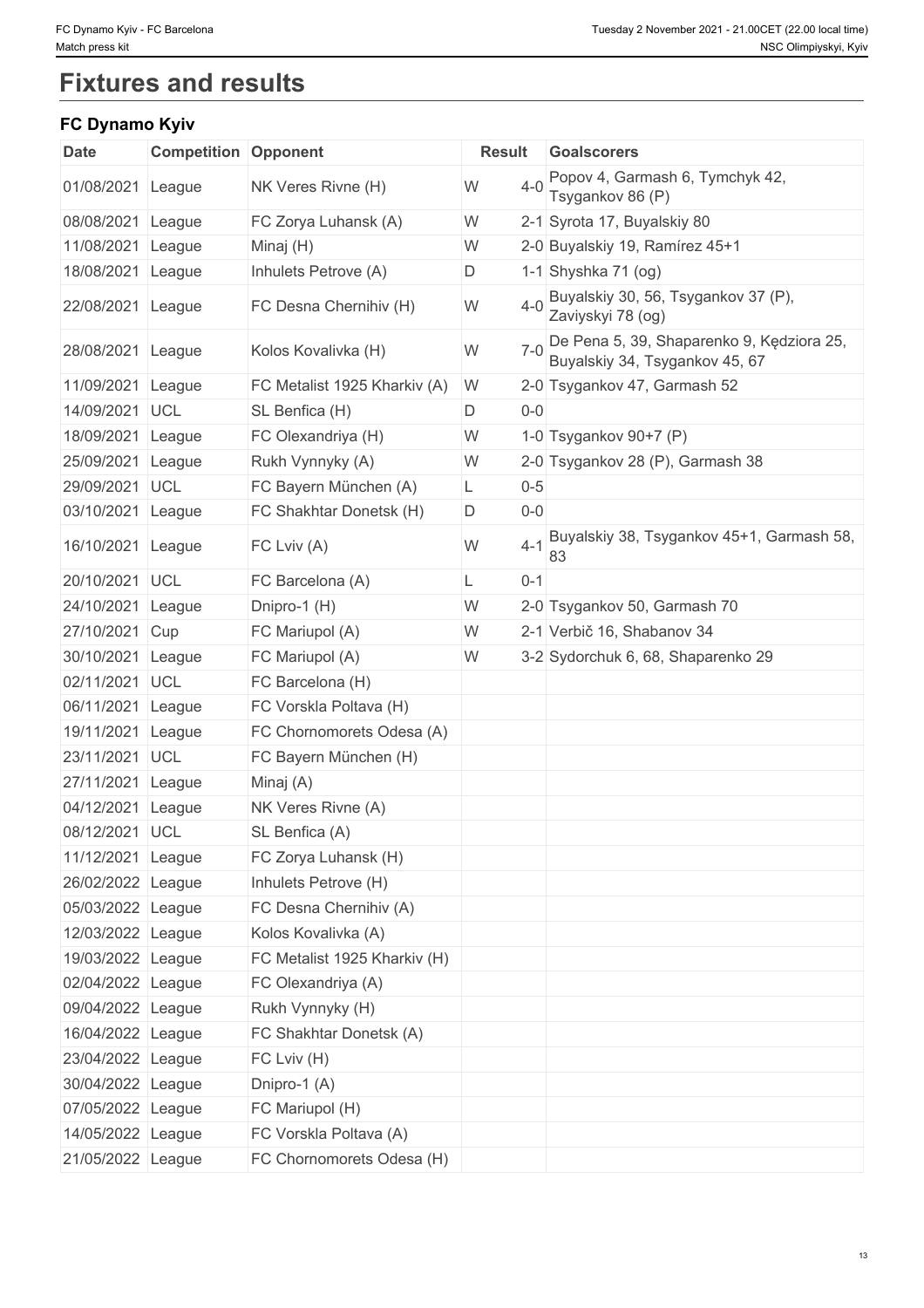| Pos. Clubs                   | $P$ W            |                | D              |                |                |                                           | L GF GA Pts |
|------------------------------|------------------|----------------|----------------|----------------|----------------|-------------------------------------------|-------------|
| 1 FC Dynamo Kyiv             | $13$ 11          |                | $\overline{2}$ | $\bf{0}$       | 34             | $5 \mid 35$                               |             |
| 2 FC Shakhtar Donetsk        | 13 10            |                | $\vert$ 2      |                | 35             |                                           | 7 32        |
| 3 FC Zorya Luhansk           | 13               | $8 \mid 2$     |                | 3              | 30             | 16 26                                     |             |
| 4 FC Vorskla Poltava         | 13               | $\overline{7}$ | $\overline{4}$ | $\overline{2}$ | 21             | $10 \overline{\smash{\big)}\ 25}$         |             |
| 5 Dnipro-1                   | $13 \quad 8$     |                |                | $\overline{4}$ |                | 20 14 25                                  |             |
| 6 FC Olexandriya             | 13               | $-1.5$         | $\overline{5}$ |                |                | $3 \mid 12 \mid 10 \mid 20$               |             |
| 7 NK Veres Rivne             | 13               | 5 <sub>1</sub> | 4              | $\overline{4}$ |                | $12$ 12 19                                |             |
| 8   FC Metalist 1925 Kharkiv | $13 \quad 6$     |                |                | 6              |                | 16 20 19                                  |             |
| 9 FC Desna Chernihiv         | 13               | $-15-1$        | 3              |                |                | $5 \mid 15 \mid 21 \mid 18$               |             |
| 10 Rukh Vynnyky              | $12 \quad 3$     |                | 4              | 5              |                | $10 \mid 14 \mid 13$                      |             |
| 11 Kolos Kovalivka           | $12 \mid 3$      |                | 2              | 7 <sup>1</sup> | $\overline{7}$ | 18 11                                     |             |
| 12 FC Lviv                   | 13               | $2 \mid 4$     |                | $\overline{7}$ | 9              | $20 \mid 10$                              |             |
| 13 Inhulets Petrove          | $12 \mid 2 \mid$ |                | 3              |                | 9              | $22 \quad 9$                              |             |
| 14 Minaj                     | $12 \mid 1$      |                | 5              | 6              | 8              | $18 \quad 8$                              |             |
| 15 FC Chornomorets Odesa     | 13               | $\sim$ 1       | 5              |                |                | $12 \mid 26 \mid 8$                       |             |
| 16 FC Mariupol               | 13               |                |                |                |                | $1 \mid 1 \mid 11 \mid 15 \mid 32 \mid 4$ |             |

# **FC Barcelona**

| <b>Date</b>       | <b>Competition Opponent</b> |                                | <b>Result</b> | <b>Goalscorers</b>                                    |
|-------------------|-----------------------------|--------------------------------|---------------|-------------------------------------------------------|
| 15/08/2021 League |                             | Real Sociedad de Fútbol (H)    | $4 - 2$<br>W  | Piqué 19, Braithwaite 45+2, 59, Sergi<br>Roberto 90+1 |
| 21/08/2021        | League                      | Athletic Club (A)              | D             | 1-1 Depay 75                                          |
| 29/08/2021        | League                      | Getafe CF (H)                  | W             | 2-1 Sergi Roberto 2, Depay 30                         |
| 14/09/2021        | <b>UCL</b>                  | FC Bayern München (H)          | $0 - 3$<br>L  |                                                       |
| 20/09/2021 League |                             | Granada CF (H)                 | D             | 1-1 Ronald Araújo 90                                  |
| 23/09/2021        | League                      | Cádiz CF (A)                   | D<br>$0-0$    |                                                       |
| 26/09/2021 League |                             | Levante UD (H)                 | W             | 3-0 Depay 7 (P), L. de Jong 14, Fati 90+1             |
| 29/09/2021        | UCL                         | SL Benfica (A)                 | $0 - 3$<br>L  |                                                       |
| 02/10/2021        | League                      | Club Atlético de Madrid (A)    | $0 - 2$<br>L  |                                                       |
| 17/10/2021 League |                             | Valencia CF (H)                | W             | 3-1 Fati 13, Depay 41 (P), Coutinho 85                |
| 20/10/2021 UCL    |                             | FC Dynamo Kyiv (H)             | W             | 1-0 Piqué 36                                          |
| 24/10/2021 League |                             | Real Madrid CF (H)             | L             | 1-2 Agüero 90+7                                       |
| 27/10/2021 League |                             | Rayo Vallecano de Madrid (A) L | $0 - 1$       |                                                       |
| 30/10/2021 League |                             | Deportivo Alavés (H)           | D             | 1-1 Depay 49                                          |
| 02/11/2021        | <b>UCL</b>                  | FC Dynamo Kyiv (A)             |               |                                                       |
| 06/11/2021 League |                             | RC Celta de Vigo (A)           |               |                                                       |
| 20/11/2021 League |                             | RCD Espanyol (H)               |               |                                                       |
| 23/11/2021 UCL    |                             | SL Benfica (H)                 |               |                                                       |
| 28/11/2021 League |                             | Villarreal CF (A)              |               |                                                       |
| 05/12/2021 League |                             | Real Betis Balompié (H)        |               |                                                       |
| 08/12/2021 UCL    |                             | FC Bayern München (A)          |               |                                                       |
| 12/12/2021 League |                             | CA Osasuna (A)                 |               |                                                       |
| 19/12/2021 League |                             | Elche CF (H)                   |               |                                                       |
| 02/01/2022 League |                             | RCD Mallorca (A)               |               |                                                       |
| 09/01/2022 League |                             | Granada CF (A)                 |               |                                                       |
| 19/01/2022 League |                             | Rayo Vallecano de Madrid (H)   |               |                                                       |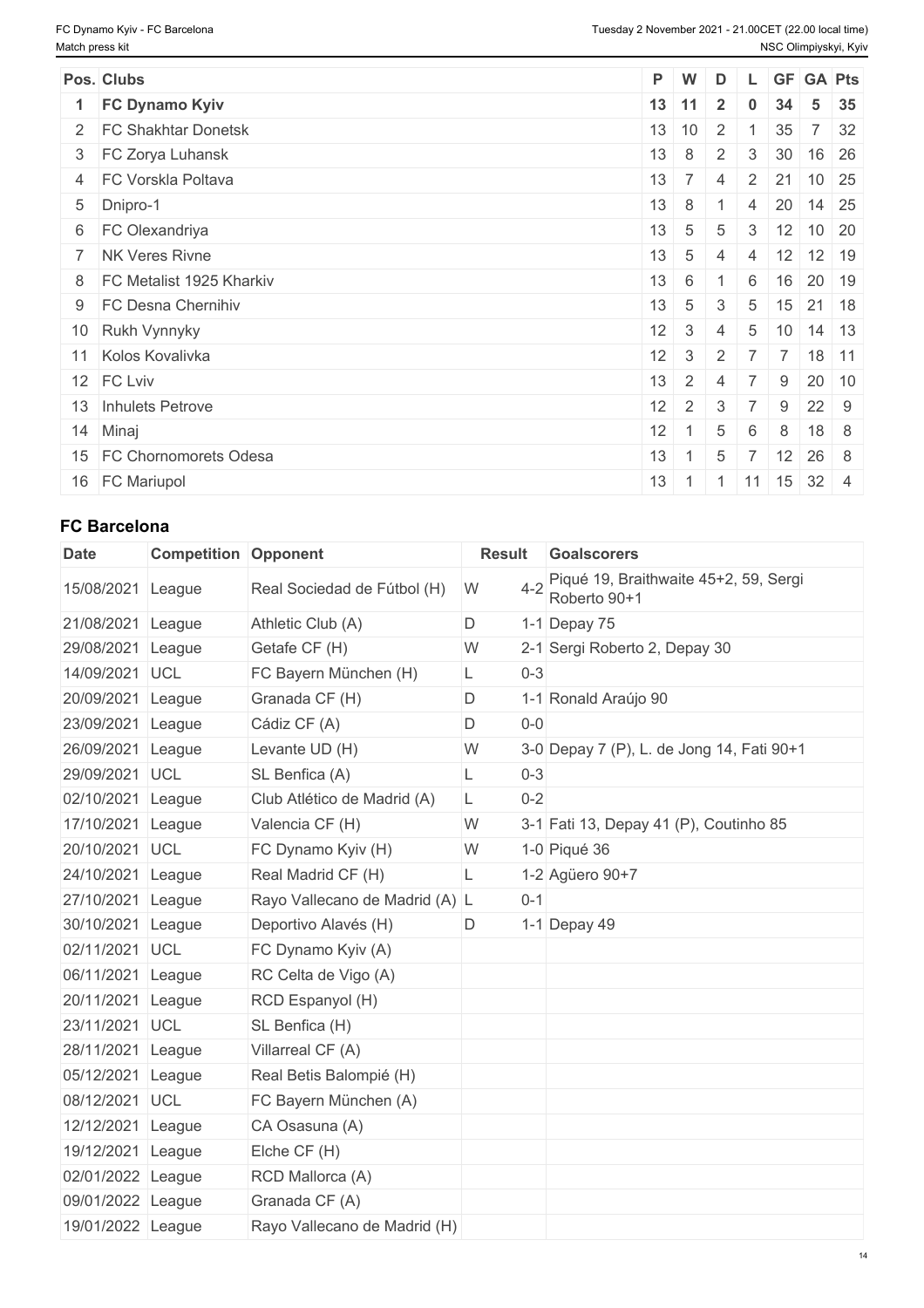## **FC Barcelona**

| 23/01/2022 League | Deportivo Alavés (A)        |  |
|-------------------|-----------------------------|--|
| 06/02/2022 League | Club Atlético de Madrid (H) |  |
| 13/02/2022 League | RCD Espanyol (A)            |  |
| 20/02/2022 League | Valencia CF (A)             |  |
| 27/02/2022 League | Athletic Club (H)           |  |
| 06/03/2022 League | Elche $CF(A)$               |  |
| 13/03/2022 League | CA Osasuna (H)              |  |
| 20/03/2022 League | Real Madrid CF (A)          |  |
| 03/04/2022 League | Sevilla FC (H)              |  |
| 10/04/2022 League | Levante UD (A)              |  |
| 17/04/2022 League | Cádiz CF (H)                |  |
| 20/04/2022 League | Real Sociedad de Fútbol (A) |  |
| 01/05/2022 League | RCD Mallorca (H)            |  |
| 08/05/2022 League | Real Betis Balompié (A)     |  |
| 11/05/2022 League | RC Celta de Vigo (H)        |  |
| 15/05/2022 League | Getafe CF (A)               |  |
| 22/05/2022 League | Villarreal CF (H)           |  |

| Pos. Clubs                 | P W          |                  | D              |                |                    | L GF GA Pts                       |
|----------------------------|--------------|------------------|----------------|----------------|--------------------|-----------------------------------|
| 1 Real Sociedad de Fútbol  |              | $12 \mid 7 \mid$ | $\overline{4}$ |                |                    | $17$ 10 25                        |
| 2 Real Madrid CF           |              | $11 \mid 7 \mid$ | 3              |                | 26                 | $12 \overline{\smash{\big)}\ 24}$ |
| 3 Sevilla FC               |              | $11 \mid 7 \mid$ | 3              |                | 19                 | 7 24                              |
| 4 Club Atlético de Madrid  | $11 \quad 6$ |                  | $\overline{4}$ |                |                    | $18$ 10 22                        |
| 5 Real Betis Balompié      | $12 \mid 6$  |                  | $\mathbf{3}$   | 3              | $+19$ <sup>+</sup> | 15 21                             |
| 6 Rayo Vallecano de Madrid | 12           | 6                | 2              | $\overline{4}$ |                    | $18$ 12 20                        |
| 7 CA Osasuna               | 12           | $5\overline{5}$  | $\overline{4}$ | 3              | 14                 | 15 19                             |
| 8 Athletic Club            |              | $11 \mid 4 \mid$ | 6              |                |                    | $1 \mid 11 \mid 7 \mid 18$        |
| 9 FC Barcelona             | $11 \quad 4$ |                  | $\overline{4}$ | $3^{\circ}$    |                    | $16$ 12 16                        |
| 10 Valencia CF             | $12 \mid 4$  |                  | $\overline{4}$ | $\overline{4}$ |                    | $18$ 17 16                        |
| 11 RCD Espanyol            | 12           | $\mathbf{3}$     | $\sqrt{5}$     | $\overline{4}$ |                    | $12$ 13 14                        |
| 12 RCD Mallorca            | 12           | $\mathbf{3}$     | 5              | $\overline{4}$ |                    | $11$ 17 14                        |
| 13 Villarreal CF           | 11           | $2^{\circ}$      | 6              |                |                    | $3 \mid 13 \mid 12 \mid 12$       |
| 14 Granada CF              |              | $11 \mid 2 \mid$ | 5              | $\overline{4}$ |                    | $11$ 14 11                        |
| 15 RC Celta de Vigo        | 12           | $\mathbf{3}$     | 2              |                |                    | $7$ 10 14 11                      |
| 16 Elche CF                | 12           | $\pm$ 2 $^{\pm}$ | $\overline{4}$ | 6              | 9                  | $15$ 10                           |
| 17 Deportivo Alavés        | 11           | $\mathbf{3}$     |                | $\top$ 7       | 6                  | $14$ 10                           |
| 18 Cádiz CF                | 12           | $\sim$ 1         | 6              | 5              | 11                 | 19 9                              |
| 19 Levante UD              | 12           | $\overline{0}$   | 6              | 6              | 11                 | $23 \quad 6$                      |
| 20 Getafe CF               | 12           | $\overline{1}$   | 3              | 8              | 6                  | 18 6                              |
|                            |              |                  |                |                |                    |                                   |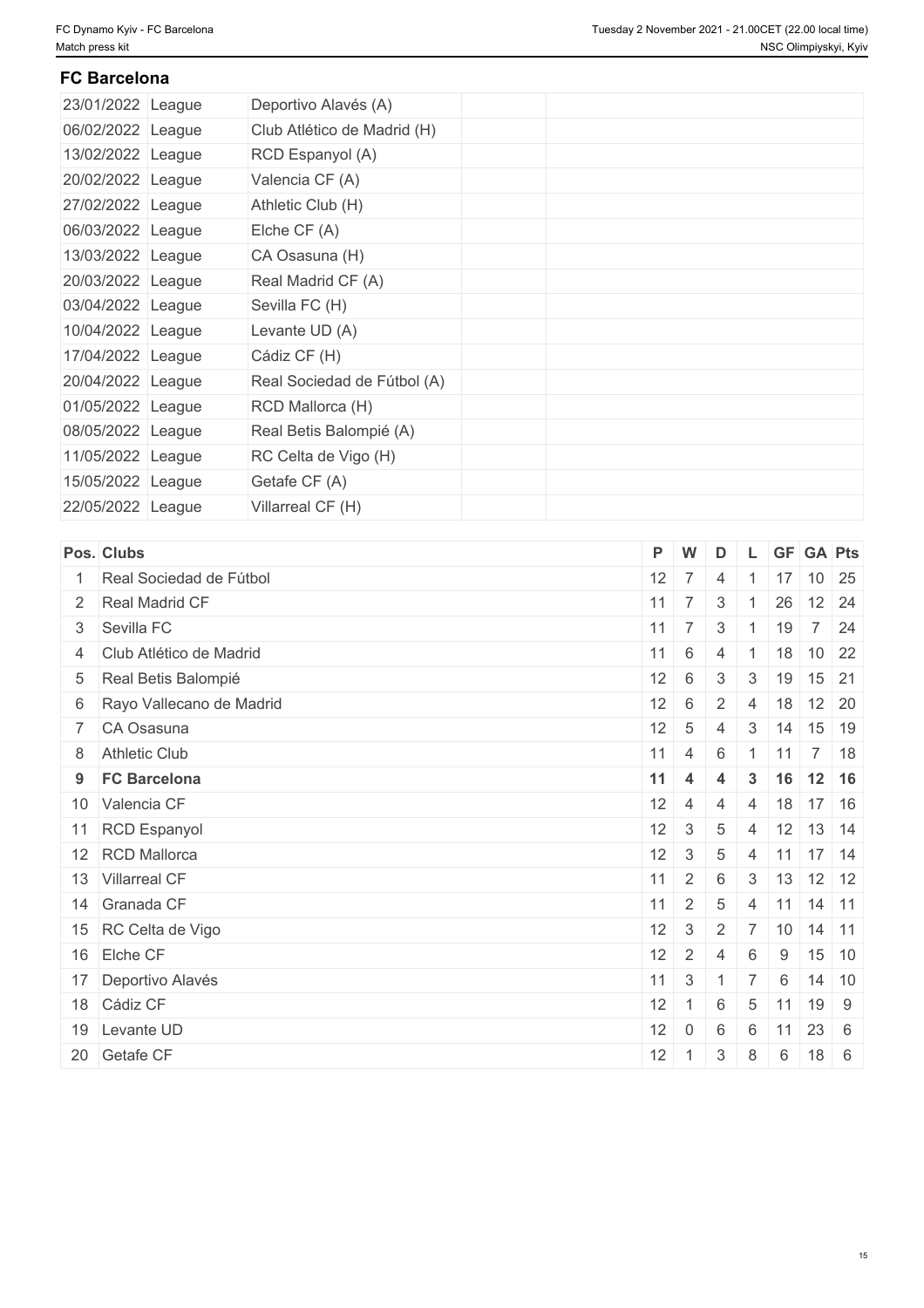# **Match-by-match lineups**

# **FC Dynamo Kyiv**

# **UEFA Champions League - Group stage**

#### **Group E**

| <b>Club</b>           | Pid W D L GF GA Pts |  |  |                                               |  |
|-----------------------|---------------------|--|--|-----------------------------------------------|--|
| FC Bayern München     |                     |  |  | 330001209                                     |  |
| <b>SL Benfica</b>     |                     |  |  | $3 \mid 1 \mid 1 \mid 1 \mid 3 \mid 4 \mid 4$ |  |
| <b>FC Barcelona</b>   |                     |  |  | 3   1   0   2   1   6   3                     |  |
| <b>FC Dynamo Kyiv</b> |                     |  |  | 3 0 1 2 0 6 1                                 |  |

#### **Matchday 1** (14/09/2021)

#### **FC Dynamo Kyiv 0-0 SL Benfica**

**FC Dynamo Kyiv:** Boyko, Sydorchuk, Shaparenko, De Pena (76 Verbič), Tsygankov (76 Karavaev), Mykolenko, Zabarnyi, Buyalskiy , Syrota, Shkurin (59 Garmash), Kędziora

#### **Matchday 2** (29/09/2021)

#### **FC Bayern München 5-0 FC Dynamo Kyiv**

**Goals:** 1-0 Lewandowski 12 (P) , 2-0 Lewandowski 27, 3-0 Gnabry 68, 4-0 Sané 74, 5-0 Choupo-Moting 87 **FC Dynamo Kyiv:** Bushchan, Sydorchuk, Shaparenko (46 Shepeliev), Shabanov , De Pena, Tsygankov (70 Karavaev), Mykolenko, Andriyevskiy, Garmash (70 Supryaha), Tymchyk (46 Kędziora), Zabarnyi

#### **Matchday 3** (20/10/2021)

#### **FC Barcelona 1-0 FC Dynamo Kyiv**

**Goals:** 1-0 Piqué 36 **FC Dynamo Kyiv:** Bushchan, Sydorchuk, Shaparenko, De Pena (61 Vitinho ), Tsygankov (85 Karavaev), Mykolenko, Zabarnyi, Buyalskiy (85 Eric Ramirez), Syrota, Supryaha (61 Garmash), Kędziora (78 Tymchyk)

#### **Matchday 4** (02/11/2021)

FC Dynamo Kyiv-FC Barcelona

**Matchday 5** (23/11/2021) FC Dynamo Kyiv-FC Bayern München

#### **Matchday 6** (08/12/2021)

SL Benfica-FC Dynamo Kyiv

**FC Barcelona**

#### **UEFA Champions League - Group stage**

#### **Matchday 1** (14/09/2021)

#### **FC Barcelona 0-3 FC Bayern München**

**Goals:** 0-1 Müller 34, 0-2 Lewandowski 56, 0-3 Lewandowski 85 **FC Barcelona:** Ter Stegen, Piqué, Ronald Araújo, Sergio Busquets (59 Gavi), Depay, Pedri, L. de Jong (66 Coutinho), Jordi Alba (74 Balde), Sergi Roberto (59 Demir), F. de Jong, Eric García (66 Mingueza)

#### **Matchday 2** (29/09/2021)

#### **SL Benfica 3-0 FC Barcelona**

**Goals:** 1-0 Nuñez 3, 2-0 Rafa Silva 69, 3-0 Nuñez 79 (P) **FC Barcelona:** Ter Stegen, Dest, Piqué (33 Gavi), Ronald Araújo, Sergio Busquets (68 Gonzalez), Depay, Pedri (68 Coutinho), L. de Jong (68 Fati), Sergi Roberto (89 Mingueza), F. de Jong, Eric García

#### **Matchday 3** (20/10/2021)

#### **FC Barcelona 1-0 FC Dynamo Kyiv**

**Goals:** 1-0 Piqué 36 **FC Barcelona:** Ter Stegen, Dest, Piqué, Sergio Busquets, Depay (75 Agüero), Lenglet, L. de Jong (46 Fati), Jordi Alba, F. de Jong, Mingueza (46 Coutinho), Gavi (69 Sergi Roberto)

#### **Matchday 4** (02/11/2021)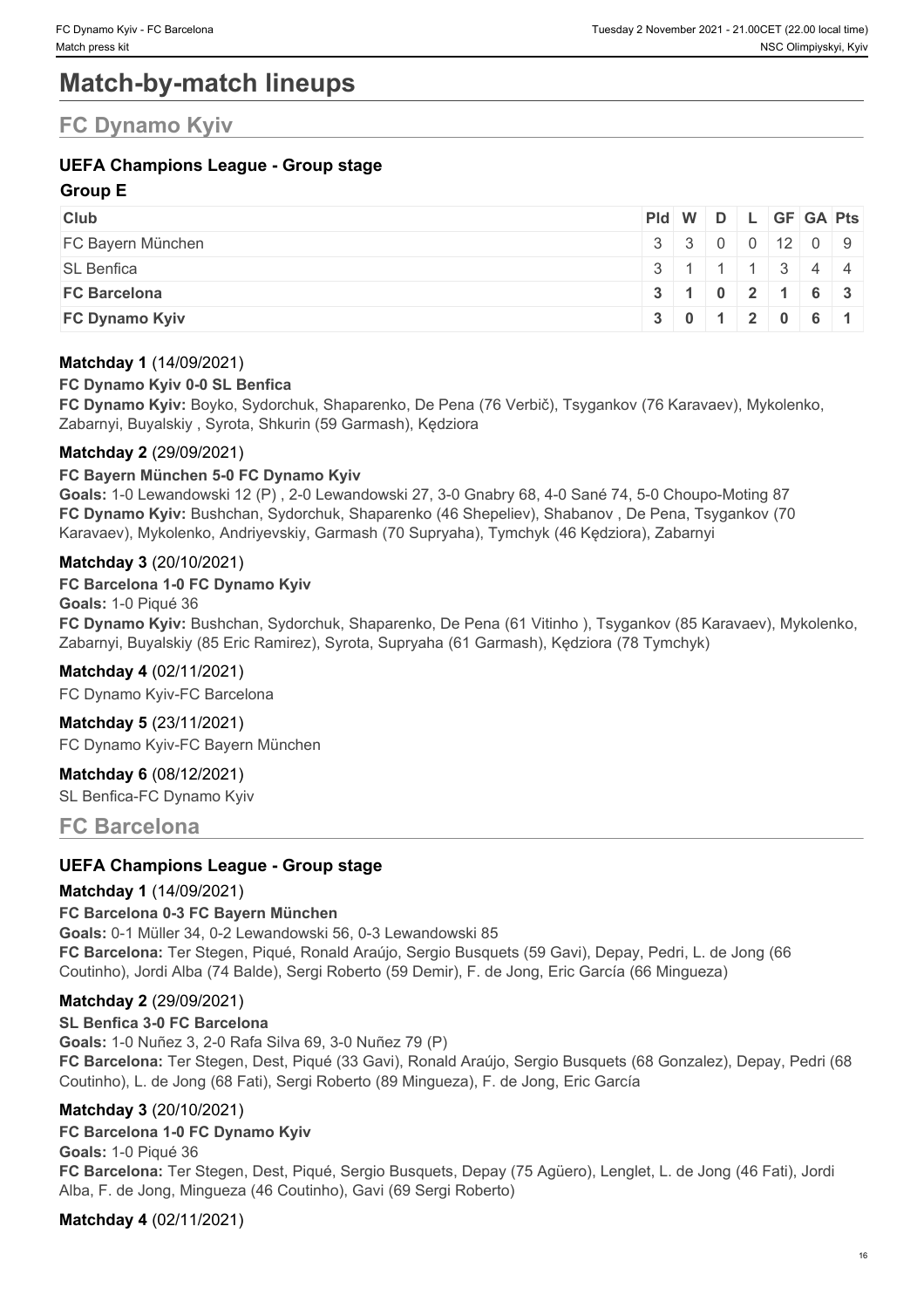FC Dynamo Kyiv-FC Barcelona

**Matchday 5** (23/11/2021) FC Barcelona-SL Benfica

**Matchday 6** (08/12/2021)

FC Bayern München-FC Barcelona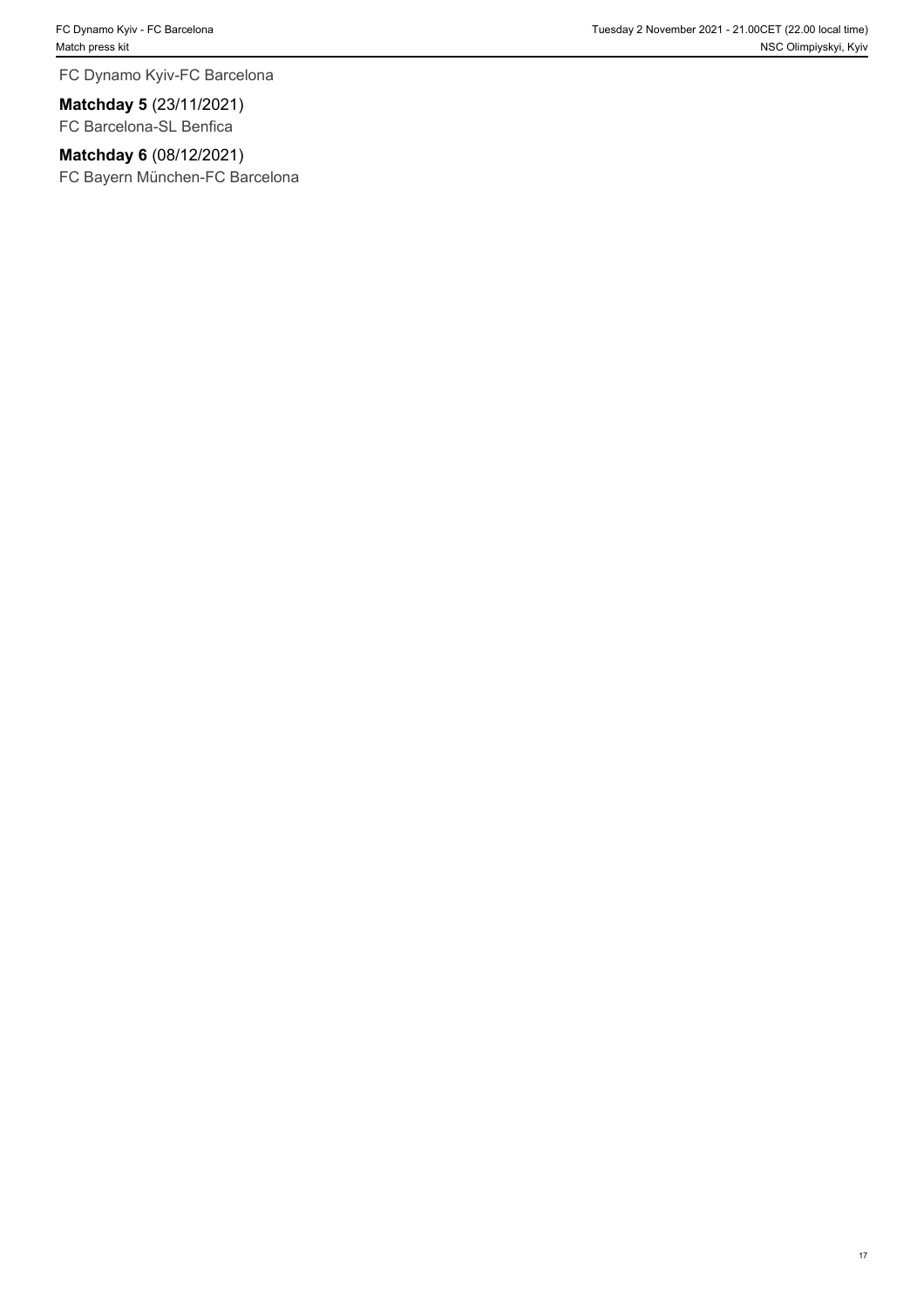# **Competition facts**

#### **UEFA Champions League: Did you know?**

#### **Overall records**

For Dynamo Kyiv - FC Barcelona<br>
• Tuesday 2 November 2021-21:00CET (22:00 local time)<br> **COMPOETII records**<br>
• Chelsea in 2012/13 are the only defending champions to fail to get through a group stage since the UEFA<br>
• Chels Champions League began. (This record, like the others, includes the seasons between 1999/2000 and 2002/03 that featured a second group stage). In 1992/93, Barcelona were the reigning European Champion Clubs' Cup holders and lost 4-3 on aggregate in the second round to CSKA Moskva. C Dynamo Kyiv - FC Barcelona<br>
Match press att<br>
MIC Compto Barcelona<br>
MIC Colesse in 2012/13 are the only defending champions to fail to get through a group stage since the UEFA<br>
Champions League began. (This record, like t Tuesday 2 November 2021 - 21,000ET (22,00 bostime)<br>
Juseday 2 November 2021 - 21,000ET (22,00 bostime)<br>
JNSC Ollimpistely, Kyv<br>
COMPORTAIT records<br>
Christels in 2012/13 are the only defending champions to fail to get throu

• In 2016/17 Real Madrid became the first team to successfully defend the UEFA Champions League trophy, with AC holders only to lose.

• Real Madrid then made it three wins in a row in 2017/18, becoming the fourth club to win three or more successive titles in European Cup history, and the first to do it twice.

Munich) and Juventus (1996, final in Rome), while Manchester United lost the 2011 final in London and 12 months later Bayern München were beaten in the showpiece in their own stadium, the Fußball Arena München.

• Commo Kivi-FC Straighter **Competition facts** The UNIX of the UEFA Champions of the UEFA Champions is the Division of Competition facts of Competition facts and the UEFA Champions League on Prediction Champions League beg • Bayern's victory against Paris Saint-Germain in the 2020 UEFA Champions League final was their 11th successive win in the competition (18 September 2019 to 23 August 2020), setting a new record that they extended to 15 before being held at Atlético de Madrid on Matchday 5 in 2020/21. Bayern themselves (2 April 2013 to 27 November 2013) Figures by the formula of the competition facts where the specific to the competition facts with provides the UEFA Champions League Botanical Madrid Competition facts with a more than a more than the previous best with Cha Barcelona's winning run between 18 September 2002 and 18 February 2003. Channuby-richaudes **Channel Channel Channel Channel Channel Channel Channel Channel Channel Channel Channel Channel Channel Channel Channel Channel Channel Channel Channel Channel Channel Channel Channel Channel Channel Ch** Channots League togeth (1996), The leasot, Juventus (1996-98), Juventus (1996-98), Juventus (1999-2000) and 2004/05) the comparison of the second properties and 2004/05), the method of the second product in the second prod **feature 1 active of 10** (10 (1002), Starsdom twent to require the resolution (2016), Monaco (2014), Monaco (2014), Monaco (2014), Monaco (2014), Monaco (2014), Monaco (2014), Monaco (2014), Monaco (2014), Monaco (2014), uberation the record for successive of the record for successive defeats in the record for successive choices in the record for successive choices in the record for successive choices in the record for successive defeats i We also the most phasical matter to the two occurs of the most with the consecutive losses on the two occasions of the most with the consecutive losses of the most with the most with the consecutive losses on the most with ties they may binoched with the a move points in the proceduced in the competent in the points for a win stoches the solution of the most many the relation of the most made in the competent in the competent of the solution Figures with the computer Taract Taract Taract Taract Computer Taract Computer Legach from the particular temperature in the 2020-201 US-T Computer Taracterise (2001/02, the most of Marchan content (2001/02, the most compu

#### **Group stage**

• Barcelona have finished as group winners on 21 occasions, four more than Real Madrid and Bayern München and six more than Manchester United. Barça also hold the record for the most unbeaten group stage campaigns with 13, five more than Real Madrid.

• Seven teams have recorded six successive victories in a UEFA Champions League group stage: Milan (1992/93), (2011/12 and 2014/15) and Bayern (2019/20).

• Twenty-one teams have gone through a UEFA Champions League group stage without picking up a single point, most recently AEK Athens in 2018/19.

• In 2017/18, Paris Saint-Germain set a new group stage record by scoring 25 goals, one more than Bayern München managed in 2019/20. Liverpool are next on the list having scored 23 in 2017/18 with Borussia Dortmund hitting 21 in 2016/17. Manchester United (1998/99), Barcelona (2011/12, 2016/17) and Real Madrid (2013/14) all managed 20.

• Only Deportivo La Coruña (2004/05), Maccabi Haifa (2009/10) and Dinamo Zagreb (2016/17) have failed to score in a group stage.

• BATE Borisov conceded 24 goals in 2014/15, a new group stage record which was matched by Legia Warszawa in 2016/17. The previous mark, 22, was held by Dinamo Zagreb (2011/12) and Nordsjælland (2012/13).

• No team has ever gone through a UEFA Champions League group stage without conceding a goal. Milan (1992/93), Manchester City (2020/21) all let in just one.

• Matchday 6 of 2013/14 marked FCSB's 23rd successive game in the competition without a victory, surpassing the previous record of 22 set by Spartak Moskva between December 2000 and November 2006.

between March 2012 and November 2020. The 2-0 loss at home to Porto on Matchday 4 of the 2020/21 competition surpassed Anderlecht's previous competition record of 12 losses in a row between December 2003 and November 2012 and September 2015 to December 2016. (2002/03) first group stage) and the stage members and the stage and and the stage in the second that they eneroded to at backet and the stage in the stage in the stage in the stage in the stage of the stage of the stage o

• The lowest total for a team qualifying from the group stage is six points: Zenit in 2013/14 and Roma in 2015/16.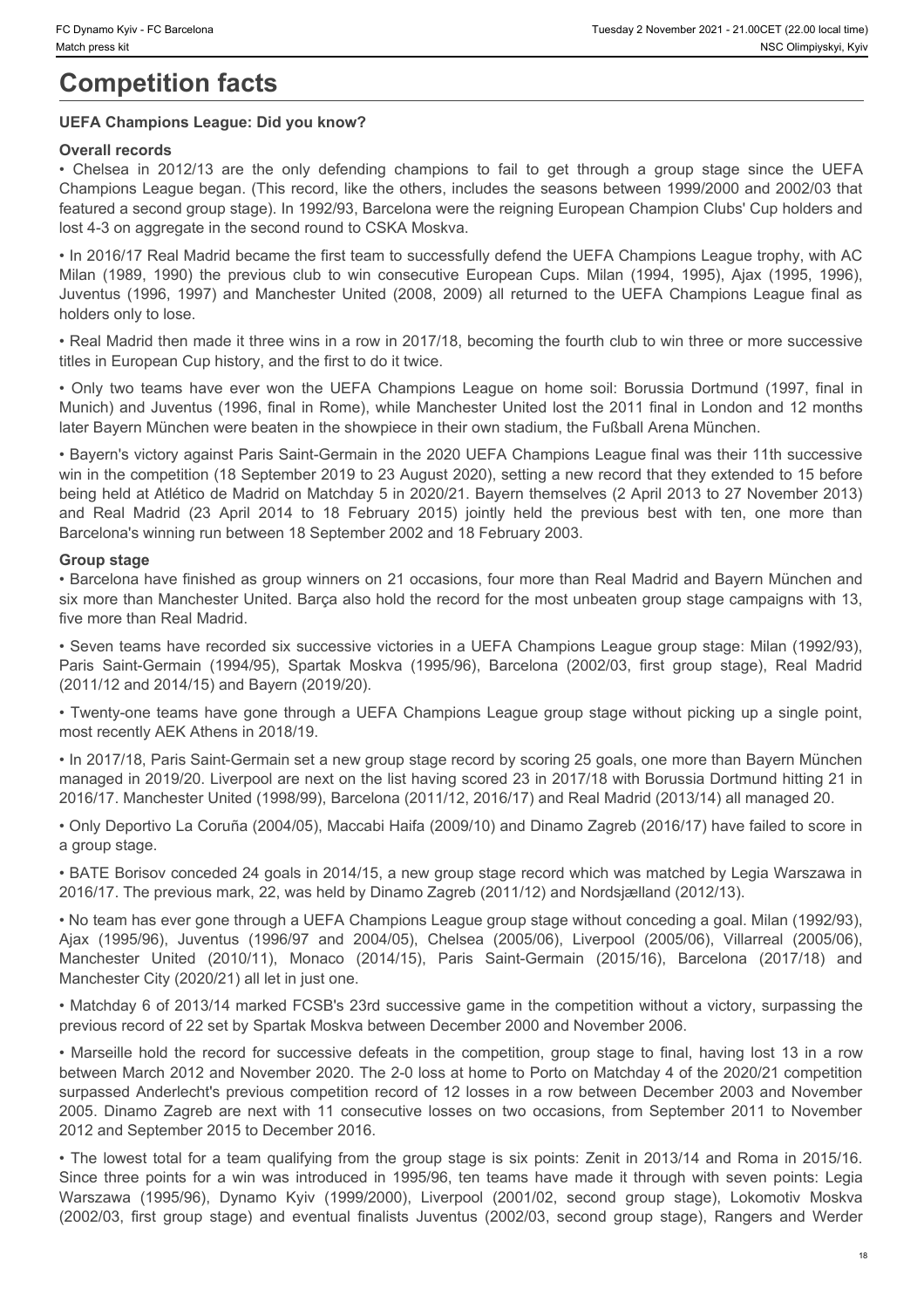#### Bremen (2005/06), Galatasaray (2013/14), Basel (2014/15) and Atalanta (2019/20).

• Napoli failed to qualify from their group with 12 points in 2013/14, the highest total of any team not to reach the next stage when the top top is altats are top the top the top the top the top the top two in each section progressed. Dynamo Kyiv (1999/2000, second group stage), Borussia<br>
Stage when the top two in each section progressed. Dyn Dortmund (2002/03, second group stage), PSV Eindhoven (2003/04), Olympiacos and Dynamo Kyiv (both 2004/05), (2015/16) and Ajax (2019/20) all missed out with ten points.

#### **Goalscoring records**

The Color (2005/06), Galatasaray (2013/14), Basel (2014/15) and Atalanta (2019/20).<br>
Werder press kit<br>
Signemen (2005/06), Galatasaray (2013/14), Basel (2014/15) and Atalanta (2019/20).<br>
• Napoli failed to qualify from the • Lionel Messi became the first player to score five goals in a match in Barcelona's 7-1 win against Bayer Leverkusen on 7 March 2012, a feat matched by Shakhtar Donetsk's Luiz Adriano at BATE Borisov on 21 October 2014. Fifteen more players, also including Messi and Robert Lewandowski twice, have scored four times in a game, most recently Sébastien Haller for Ajax at Sporting CP on Matchday 1 in 2021/22. That was the fifth quadruple in succession to be C Dynamo Kyiv - FC Barcabosa<br>
scored away 2 Newsmber 2021-21 00cET (22.0 boat lime)<br>
Hersen (2005/06), Galatasaray (2013/14), Basel (2014/15) and Atalanta (2019/20).<br>
Eremen (2006/06), Salatasaray (2013/14), Basel (2014/15 zvezda respectively) and Josip Iličić (Atalanta v Valencia, round of 16 second leg) all achieved the feat in 2019/20 and Olivier Giroud did likewise for Chelsea at Sevilla in the 2020/21 group stage. Towame Kwy-FC Berotons<br>
Beremen (2005/06), Galatasaray (2013/14), Basel (2014/15) and Atalanta (2019/20),<br>
Beremen (2005/06), Galatasaray (2013/14), Basel (2014/15) and Atalanta (2019/20),<br>
Repoli failed to qualify from th CG<sub>ryame</sub> Kiye-FC Bartiston<br>
Betemen (2005/06), Galatassaray (2013/14), Basel (2014/15) and Atalanta (2019/20),<br>
Betemen (2005/06), Galatassaray (2013/14), Basel (2014/15) and Atalanta (2019/20),<br>
Adviselement (2005/06), G • Chyame Kyiv + FC Mansters<br>
Hermen (2005-06), Galabasaray (2013/14), Basel (2014/15) and Abalanta (2019/20),<br>
Hermen (2005-06), Galabasaray (2013/14), Basel (2014/15) and Abalanta (2019/20),<br>
• Napoli failed to qualify fr Chonera (as - it Dateness is the youngest player as the youngest player and the youngest player and the younger and the younger and the younger and the younger and the younger and the younger and the younger and the younge Channon (2015/03). Galabsaray (2013/14), Basel (2014/15) and Alalanla (2019/20). He replaced the replaced Celestine Babayaro, Secondary (2019/14), Basel (2014/15) and Alalanla (2019/20). Geometric the replaced Celestine Ba

• Cristiano Ronaldo set a new record for a UEFA Champions League group stage with 11 goals in 2015/16, Messi got Hernán Crespo (both 2002/03), Lewandowski (2018/19) and Erling Braut Haaland (2019/20) all managed eight.

competition, a mark Ronaldo matched against Atlético de Madrid in that season's round of 16 second leg.

#### **Oldest and youngest players**

• Lazio goalkeeper Marco Ballotta is the oldest player to compete in the UEFA Champions League having featured against Real Madrid on Matchday 6 in 2007/08 aged 43 years 252 days. Alessandro Costacurta is the oldest outfield player; the Milan defender was 40 years and 211 days when he played against AEK Athens in 2006/07.

• Francesco Totti is the oldest player to score in the competition, aged 38 years 59 days, in Roma's 1-1 draw at CSKA Moskva on 25 November 2014. Ryan Giggs (37 years 290 days) was the previous record holder.

Anderlecht against Steaua Bucureşti on 23 November 1994; Babayaro was sent off in the 37th minute.

• Ansu Fati's winner for Barcelona at Inter on Matchday 6 in 2019/20 made him the youngest goalscorer in UEFA Champions League history, at the age of 17 years 40 days. He eclipsed the previous record of Olympiacos's Peter Ofori-Quaye (17 years 195 days) that had lasted since 1 October 1997.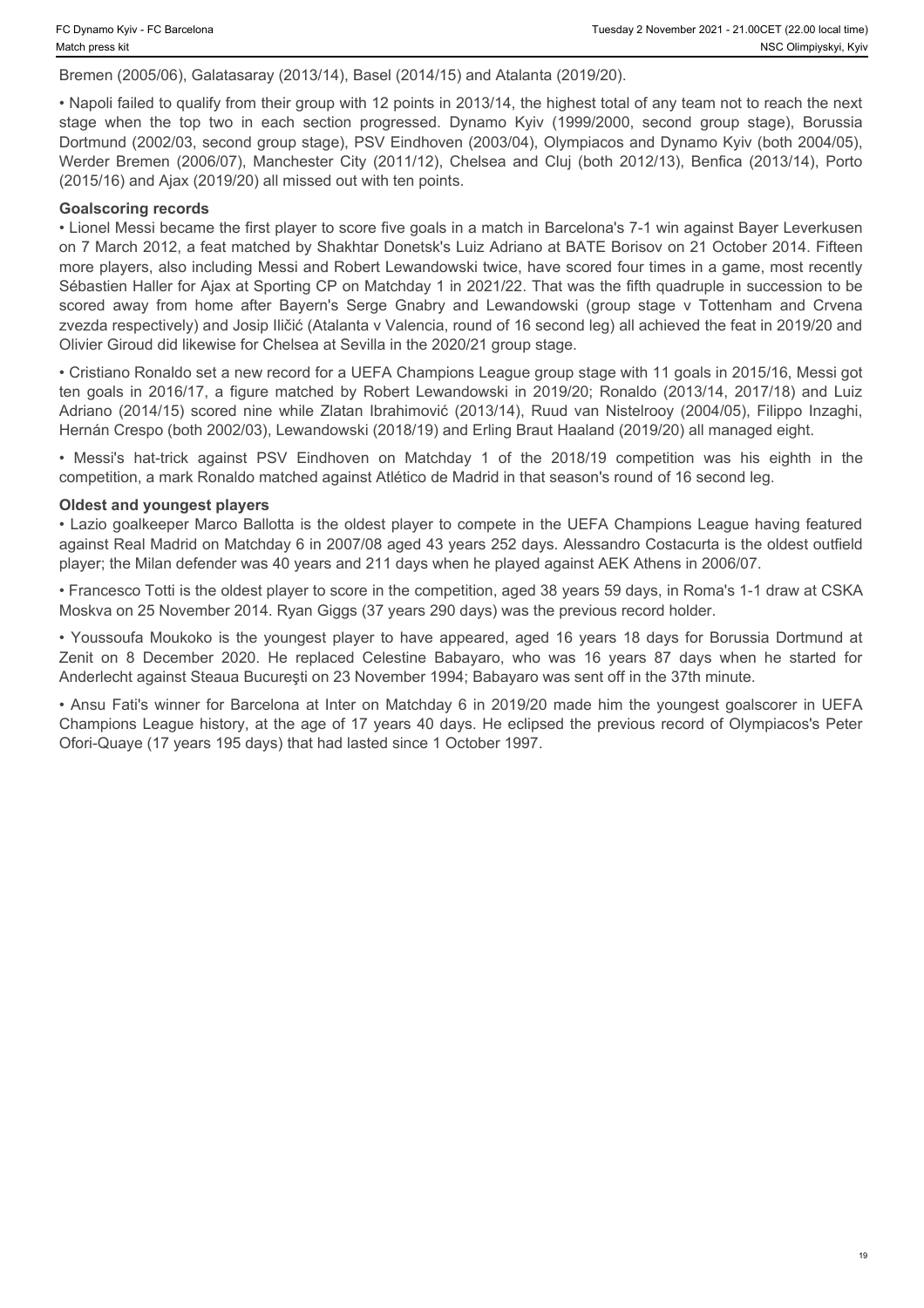# **Team facts**

**FC Dynamo Kyiv Formed:** 1927 **Nickname:** Bilo-Syni (White-Blues)

**UEFA club competition honours (runners-up in brackets)**

• UEFA Cup Winners' Cup (2): 1975, 1986

• UEFA Super Cup (1): 1975, (1986)

# **Domestic honours (most recent triumph in brackets)**

League title: 29 (2021) National cup: 22 (2021)

# **Ten-year European record (UEFA Champions League unless indicated otherwise)**

**2020/21:** UEFA Europa League round of 16 (having transferred from UEFA Champions League group stage) round)

<sup>20</sup> C Dyname Kyie - EC Barristies<br> **2019/2019:** Team **facts**<br> **2019/2019:** Team **facts**<br> **2019/2019:** Team **2019:** (Whilte-Blues)<br> **2019:** Porte A club competition honours (runners-up in brackets)<br>
2019/2019: UEFA Cup Win **2018/19:** UEFA Europa League round of 16 (having transferred from UEFA Champions League play-offs) **2017/18:** UEFA Europa League round of 16 (having transferred from UEFA Champions League third qualifying round) **2016/17:** group stage **2015/16:** round of 16 **2014/15:** UEFA Europa League quarter-finals 20 harms hive Pulsons and Marchines and The United States (1200)<br> **2012 2012 2022 2022 2022 2022 2022 2022 2022 2022 2022 2022 2022 2022 2022 2022 2022 2022 2022 2022 2022 2022 2** 

**2013/14:** UEFA Europa League round of 32

**2012/13:** UEFA Europa League round of 32 (having transferred from UEFA Champions League group stage) round)

#### **Records**

**UEFA club competition** 

• Biggest home win **8-0:** Dynamo Kyiv v Barry Town 22/07/98, UEFA Champions League first qualifying round first leg

• Biggest away win **1-6:** Coleraine v Dynamo Kyiv 02/09/65, UEFA Cup Winners' Cup preliminary round first leg **0-5:** Beşiktaş v Dynamo Kyiv 14/03/87, European Champion Clubs' Cup quarter-final first leg

• Heaviest home defeat **0-5:** Dynamo v Chelsea 14/03/19, UEFA Europa League round of 16 second leg

• Heaviest away defeat **5-0** three times, most recently v Bayern München 29/09/21, UEFA Champions League group stage

#### **UEFA Champions League (group stage to final only)**

• Biggest home win **6-0:** Dynamo Kyiv v Beşiktaş 06/12/16, group stage

• Biggest away win **0-4:** Barcelona v Dynamo Kyiv 05/11/97, group stage

• Heaviest home defeat **0-4:** Dynamo Kyiv v Barcelona 24/11/20, group stage

• Heaviest away defeat **5-0** twice, most recently v Bayern München (see above)

**FC Barcelona Formed:** 1899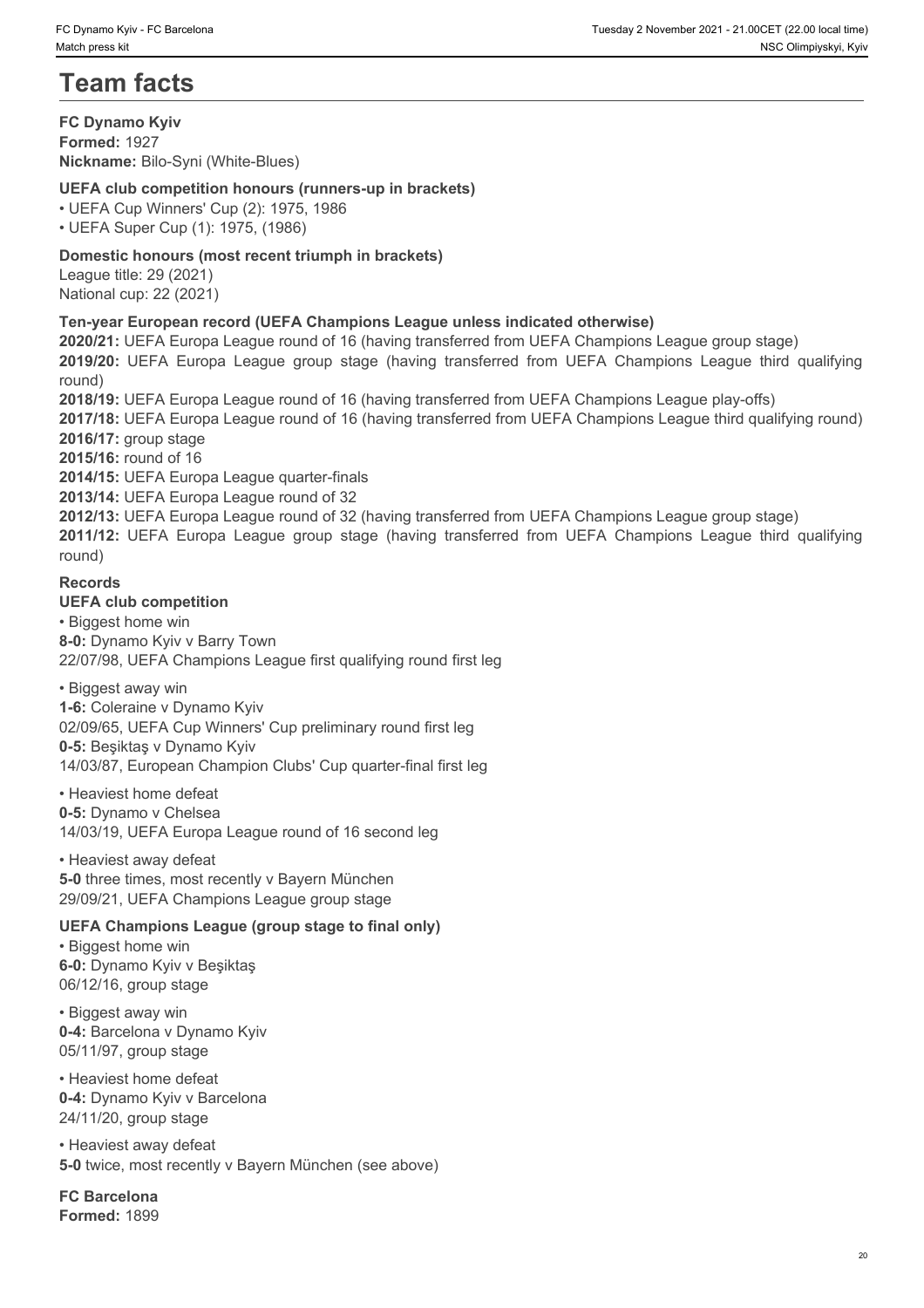**Nicknames:** Barça, Azulgrana (Blue and Reds, Spanish), Blaugrana (Blue and Reds, Catalan)

#### **UEFA club competition honours (runners-up in brackets)**

- European Cup/UEFA Champions League (5): (1961), (1986), 1992, (1994), 2006, 2009, 2011, 2015
- UEFA Cup Winners' Cup (4): (1969), 1979, 1982, 1989, (1991), 1997
- UEFA Super Cup (5): (1979), (1982), (1989), 1992, 1997, (2006), 2009, 2011, 2015
- European/South American Cup: (1992)

#### **Domestic honours (most recent triumph in brackets)**

League title: 26 (2019) Spanish Cup: 31 (2021)

#### **Ten-year European record (UEFA Champions League unless indicated otherwise)**

**2020/21:** round of 16 **2019/20:** quarter-finals **2018/19:** semi-finals **2017/18:** quarter-finals **2016/17:** quarter-finals **2015/16:** quarter-finals **2014/15:** winners **2013/14:** quarter-finals **2012/13:** semi-finals **2011/12:** semi-finals

#### **Records**

**UEFA club competition** • Biggest home win **8-0** twice, most recently v Púchov 15/10/03, UEFA Cup first round second leg

• Biggest away win **0-7:** Hapoel Beer-Sheva v Barcelona 12/09/95, UEFA Cup first round first leg

#### • Heaviest home defeat

**0-4** twice, most recently v Dynamo Kyiv 05/11/97, UEFA Champions League group stage *Barcelona also lost 2-8 to Bayern in the 2019/20 UEFA Champions League quarter-finals in Lisbon, a match in which they were the designated home team*

• Heaviest away defeat **4-0** three times, most recently v Liverpool 07/05/19, UEFA Champions League semi-final second leg *Barcelona also lost 4-0 to AC Milan in the 1994 UEFA Champions League final, in which they were the designated away team*

#### **UEFA Champions League (group stage to final only)**

• Biggest home win **7-0:** Barcelona v Celtic 13/09/16, group stage

• Biggest away win **0-5** twice, most recently v BATE Borisov 28/09/11, group stage

• Heaviest home defeat **0-4:** Barcelona v Dynamo Kyiv (see above) *Barcelona also lost 2-8 to Bayern in the 2019/20 quarter-finals (see above)*

• Heaviest away defeat **4-0** three times, most recently v Liverpool (see above) *Barcelona also lost 4-0 to AC Milan in the 1994 final (see above)*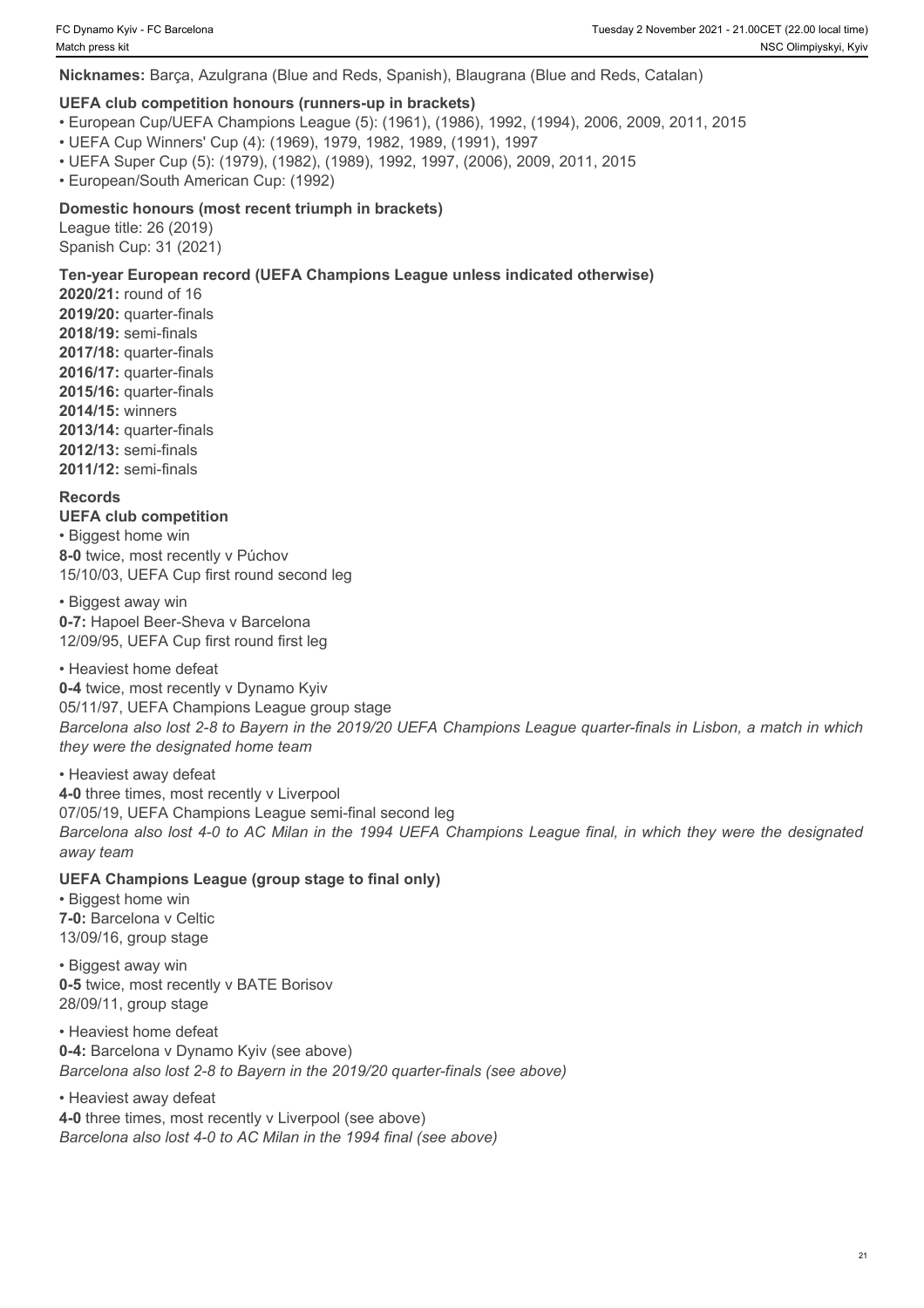# **Legend**

#### **ALL-TIME STATISTICS**

The all-time record of the competing clubs in UEFA club competition.

**UEFA club competition:** These are the official statistics considered valid for communicating official records in UEFA club competition defined as European Champion Clubs' Cup, UEFA Champions League, UEFA Europa League, UEFA Cup Winner's Cup UEFA Super Cup, UEFA Intertoto Cup and European/South American Cup. Matches in the Inter-Cities Fairs Cup and the 1972 Super Cup are not included as they were not held under UEFA auspices, while the FIFA Club World Cup is excluded.

#### **Match officials**

**UCL:** Total matches officiated in the UEFA Champions League from 1992/93 season, group stage to final only. Matches where the official has acted as the fourth official are not included in these statistics. These are the official statistics considered valid for communicating official records.

**UEFA:** Total matches officiated in UEFA club competition including all qualifying round matches. Matches where the official has acted as the fourth official are not included in these statistics. These are the official statistics considered valid for communicating official records.

# **Competitions**

# **Statistics**

**-**: Denotes player substituted **+**: Denotes player introduced

**\***: Denotes player sent off **+/-**: Denotes player introduced and substituted